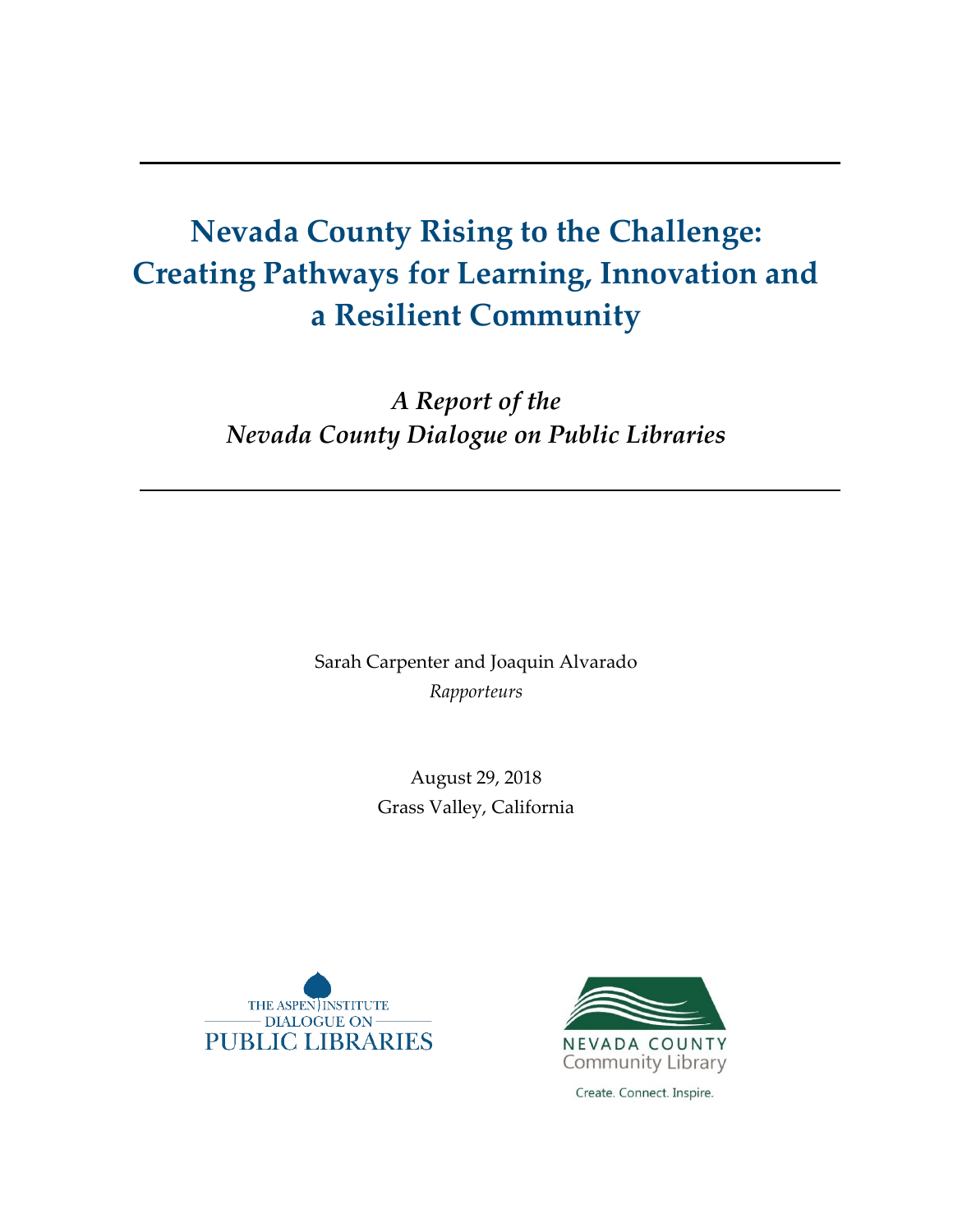This report is written from the perspective of informed observers at the Nevada County Dialogue on Public Libraries. Unless attributed to a particular person, none of the comments, ideas or recommendations contain in this report should be taken as embodying the views of carrying the endorsement of any specific participant or affiliated organizations or employers at the Dialogue.

Copyright © 2018 by The Aspen Institute The Aspen Institute 2300 N Street, NW, Suite 700 Washington, DC 20037 [www.aspeninstitute.org](http://www.aspeninstitute.org/)

Amy K. Garmer **Director** Aspen Institute Dialogue on Public Libraries [www.LibraryVision.org](http://www.libraryvision.org/)

Yolande Wilburn County Librarian Nevada County Community Library [www.mynevadacounty.com/290/Library](http://www.mynevadacounty.com/290/Library) 

Published in the United States of America in 2018 By The Aspen Institute All rights reserved. This work is licensed under the Creative Commons Attribution-Noncommercial 4.0 United States license (CC BY-NC 4.0).

This publication was supported in whole or in part by the U.S. Institute of Museum and Library Services under the provisions of the Library Services and Technology Act, administered in California by the State Librarian.

The opinions expressed herein do not necessarily reflect the position or policy of the U.S. Institute of Museum and Library Services or the California State Library, and no official endorsement by the U.S. Institute of Museum and Library Services or the California State Library should be inferred.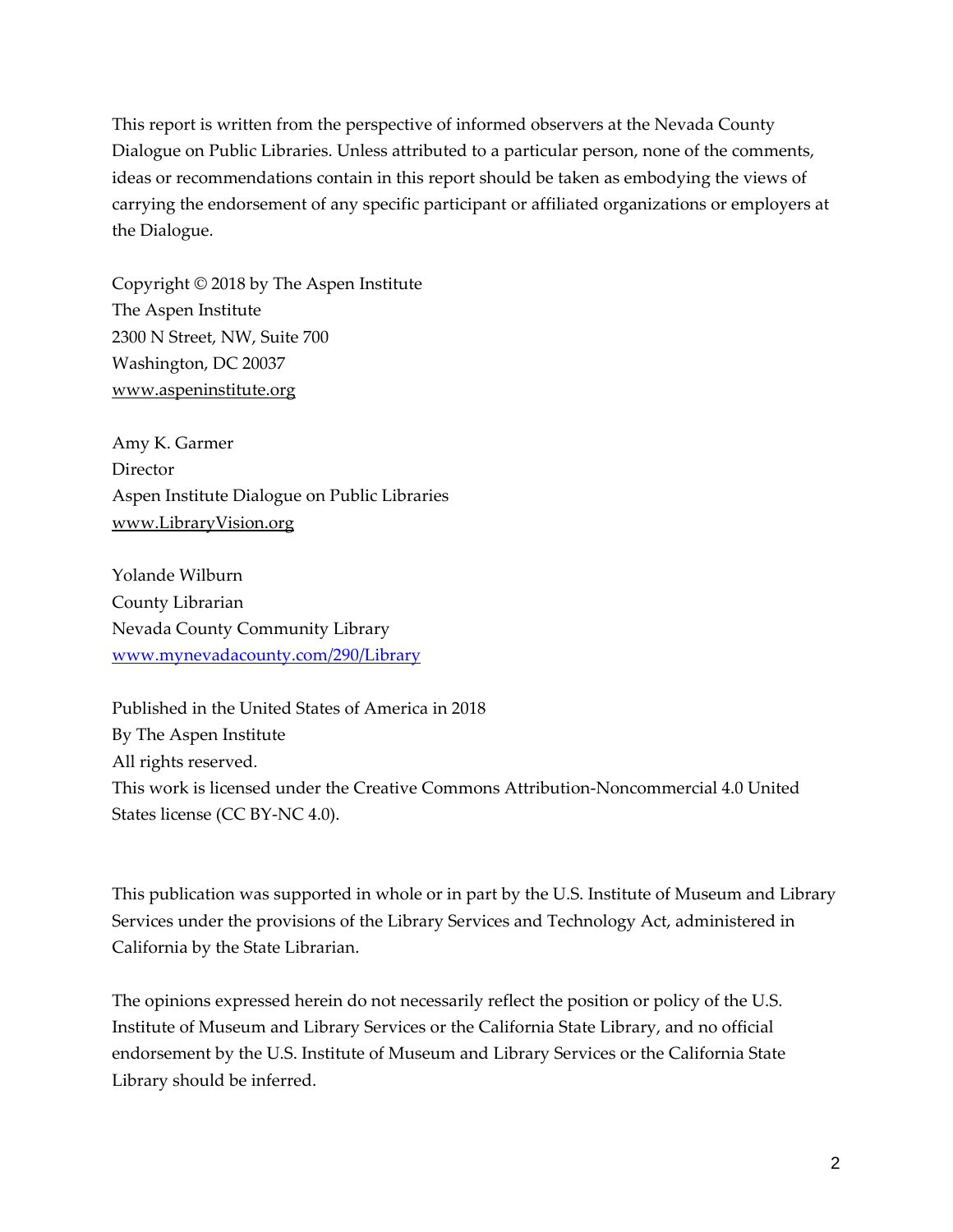## Nevada County Dialogue on Public Libraries

## **Table of Contents**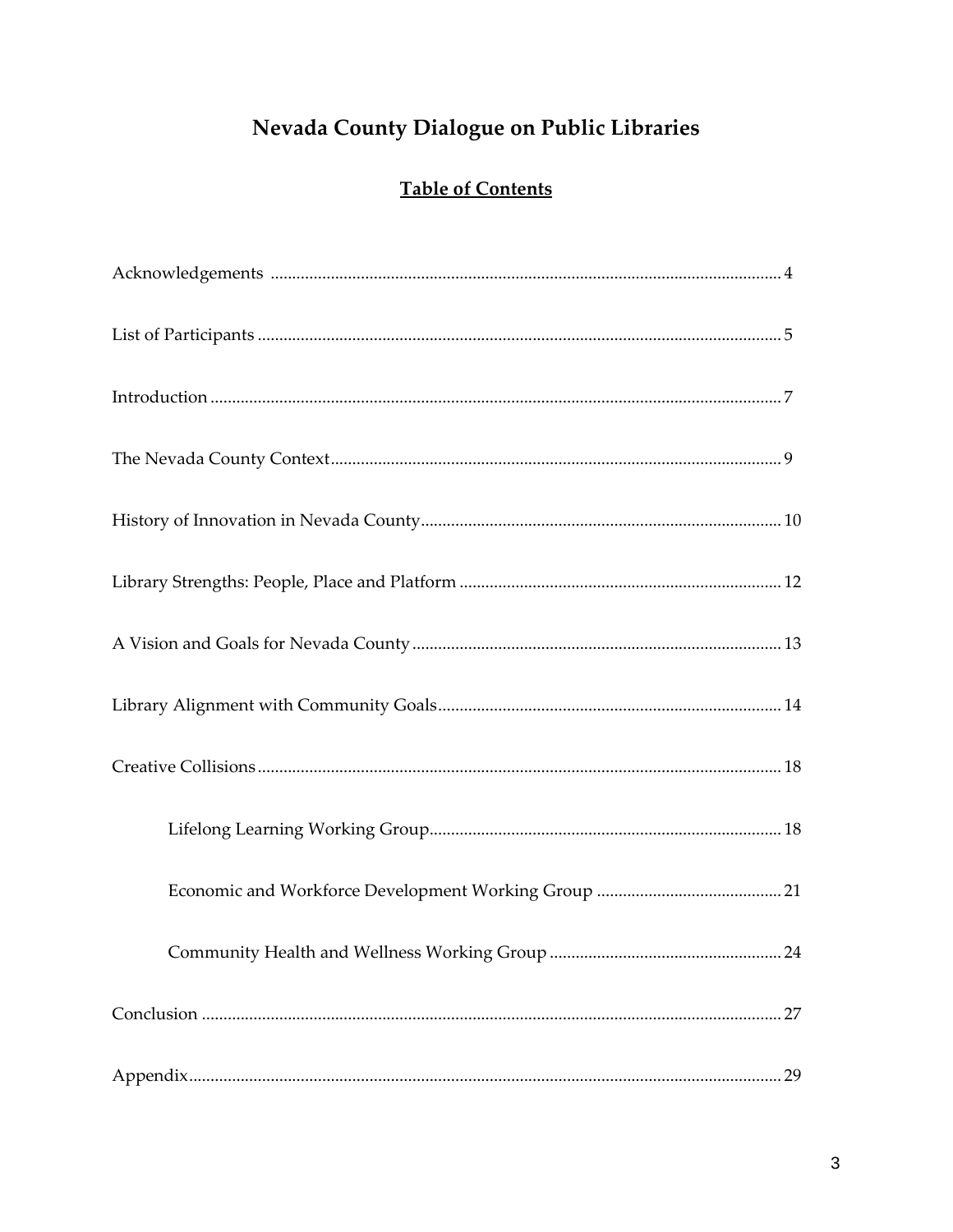#### **Acknowledgements**

Conferences by their very nature are collaborative affairs. The Aspen Institute Dialogue on Public Libraries and the Nevada County Community Library would like to acknowledge and thank the people and organizations whose partnership and support made the Nevada County Dialogue on Public Libraries and this report possible.

The California State Library under the direction of Greg Lucas, state librarian, and his state library colleagues, Janet Coles and Beverly Schwartzberg, provided funding and expertise to guide our work in California, and the Southern California Library Cooperative (Diane Satchwell, executive director) has managed the grant.

We appreciate the time and energy of our Steering Committee members who helped us think through the critical issues and plan all aspects of the Nevada County Dialogue. The committee included: Richard Anderson, District 5 Supervisor; Alison Barratt-Green, County Counsel; Mary George, Placer County Library; Heather Heckler, Connecting Point; Hilary Hobbs, Town of Truckee; Steve Monaghan, Nevada County CIO; Stephanie Ortiz, Sierra College; Martin Polt, Deputy County Executive; Beverly Schwartzberg, California State Library; Eliza Tudor, Nevada County Arts Council; Yolande Wilburn, Nevada County Community Library.

We thank our consultants and rapporteurs at Studiotobe, Joaquin Alvarado, Kristin Belden and Sarah Carpenter for their partnership and assistance in planning the dialogue and for preparing this report. Finally, we thank the individuals named below whose generous contributions of time and expertise as Dialogue participants have made this report possible. Titles reflect positions held on August 29, 2018.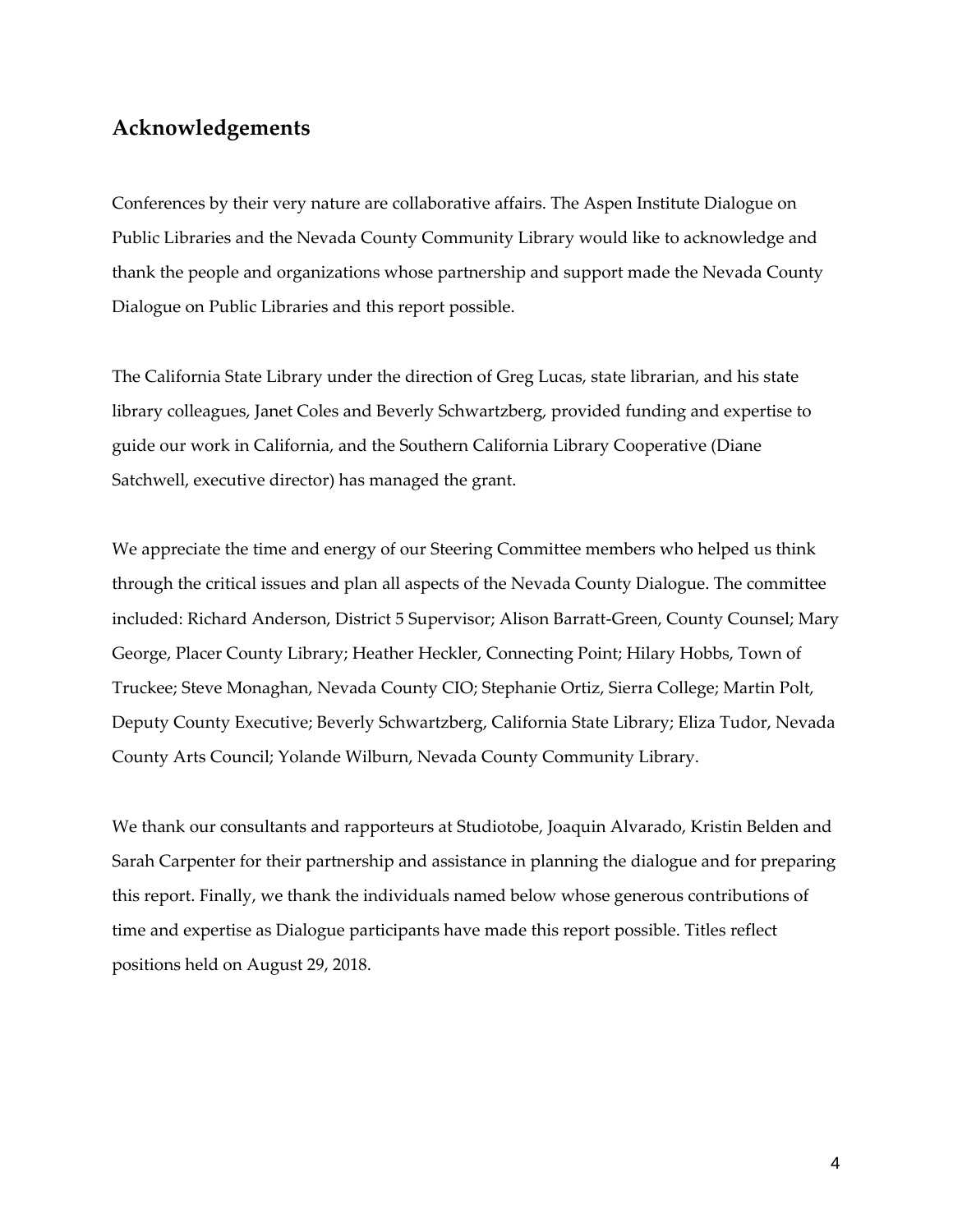### **Nevada County Dialogue on Public Libraries List of Participants**

**Alison Barratt-Green** County Counsel Nevada County

**Kristin Belden** Founding Partner Studiotobe

**Phebe Bell** Director, Behavioral Health Department Nevada County

**Roo Cantada** Executive Director San Juan Ridge Community Library

**Amy Garmer Director** Dialogue on Public Libraries The Aspen Institute

**Mary George** Director of Library Services Placer County

**Jonathon Glus** Director, Cultural and Creative Economy Sacramento Metropolitan Arts Commission

**Heidi Hall** District 1 Supervisor Nevada County Board of Supervisors

**Heather Heckler** Communications Manager Connecting Point

**Hilary Hobbs** Management Analyst Town of Truckee

**Norman Jacknis**

Senior Fellow Intelligent Community Forum and Adjunct Professor School of Professional Studies, Technology Columbia University

**Danielle Johnson** Technical Product Manager Traitware

**Scott Lay** Superintendent of Schools Nevada County

**Alison Lehman** Assistant CEO/Incoming CEO Nevada County

**Heidi Lyss** Business & Education Liaison Nevada County Tech Connection

**Phyllis McConn**  Community Impact Officer Tahoe Truckee Community Foundation

**Steve Monaghan** Chief Information Officer Nevada County

**James Ochsner**  Library Director Sutter County Library

**Narinder Sufi** Deputy State Librarian California State Library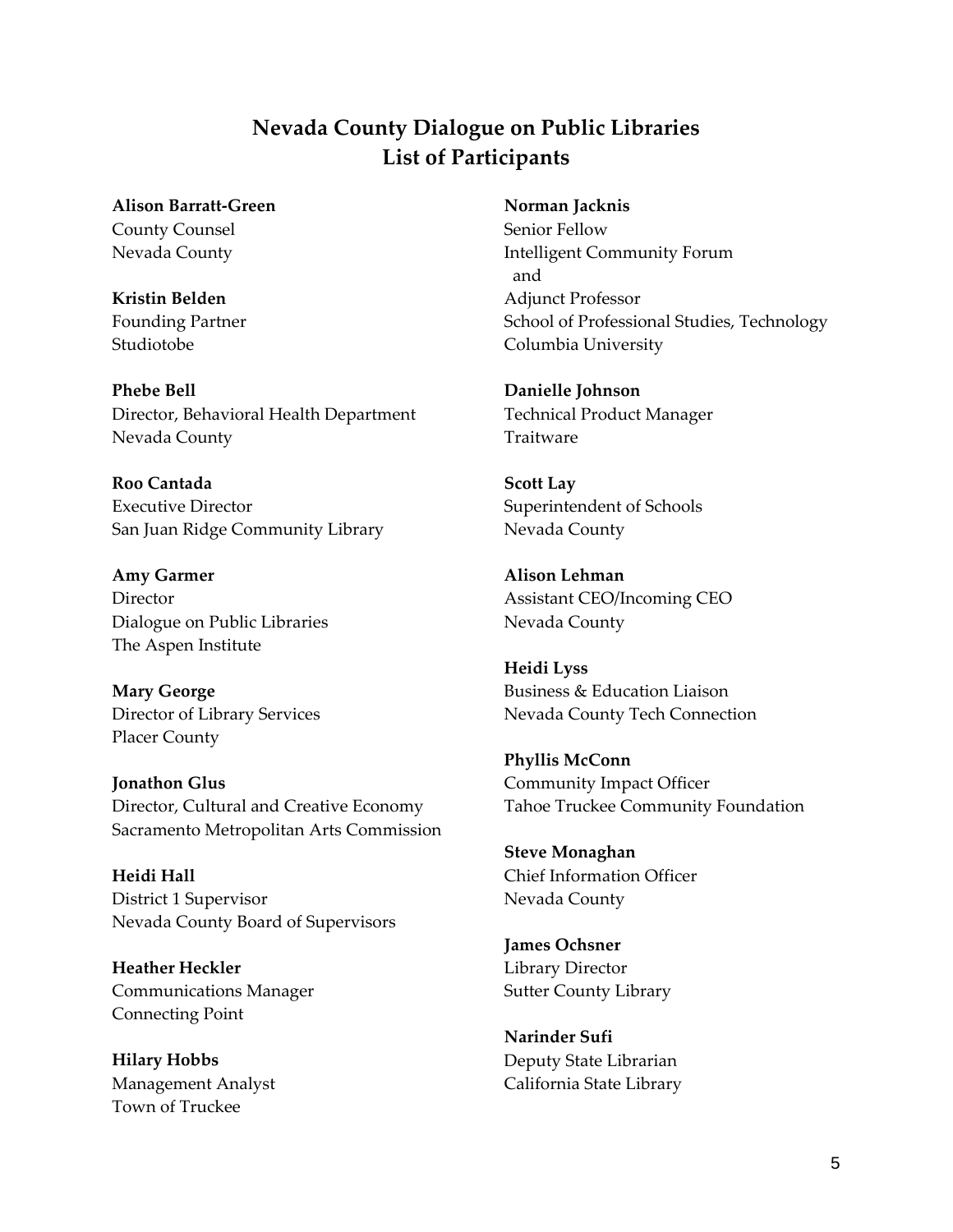**Alexis Tjoa** President Friends of the Nevada County Library

**Eliza Tudor** Executive Director Nevada County Arts Council

**Yolande Wilburn** County Librarian Nevada County

**Louise Zabriskie** President Friends of the Truckee Library

*Observers:*

**Mary Moore** Librarian San Juan Ridge Community Library

**Cindy Pawlowski** Acting Branch Manager Madelyn Helling Library Nevada County Community Library

**Beverly Schwartzberg** Library Programs Consultant Library Development Services California State Library

#### *Rapporteur:*

**Sarah Carpenter** Studiotobe

*Staff:*

**Sarah Eppehimer** Project Director The Aspen Institute Communications and Society Program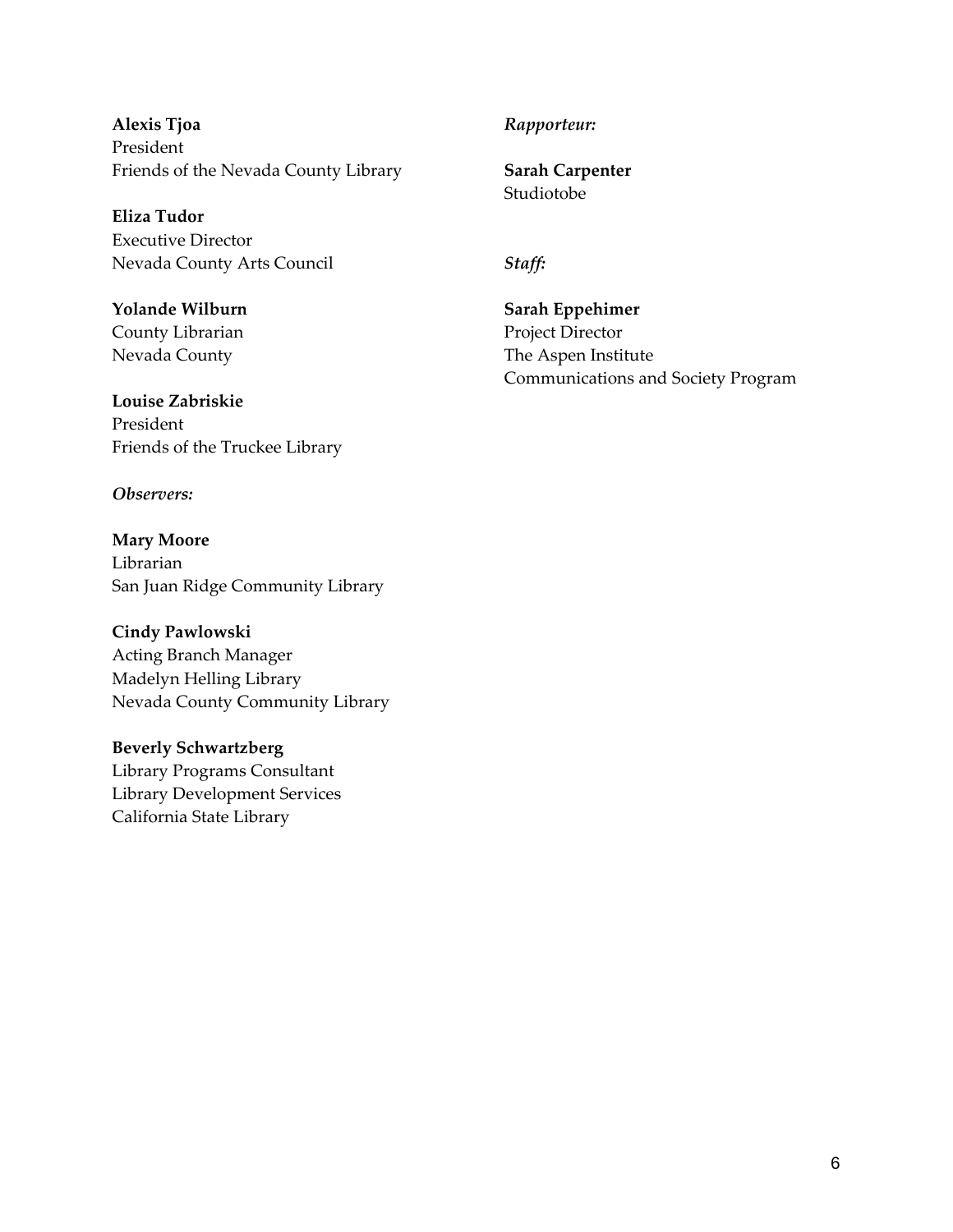## **Nevada County Rising to the Challenge: Creating Pathways for Learning, Innovation and a Resilient Community**

#### **Introduction**

The Aspen Institute Dialogue on Public Libraries creates unique opportunities for community leaders, innovators and institutional partners to collaborate on developing next generation initiatives for libraries across the country. Libraries play an important role in areas that are priorities for communities, like civic engagement, workforce development, education and democratic discourse. As the nation continues to confront intense polarization, libraries are increasingly serving as third spaces where diverse populations can coalesce, connect and confront the challenges in their community through open and trusted channels and relationships.

The Aspen Institute in partnership with the Nevada County Community Library convened community leaders from various sectors to align goals across the county and to generate creative and innovative pathways toward addressing those goals at the daylong Nevada County Dialogue on Public Libraries in Grass Valley, California on August 29, 2018. The agenda and discussions at the roundtable focused on priorities related to innovation, lifelong learning, economic and workforce development and community wellness. The assembled participants represented a varied and intergenerational cohort of stakeholders who share a commitment to the residents, institutions and civil society in Nevada County. A number of long established relationships as well as an important array of potential new partners were represented in the room.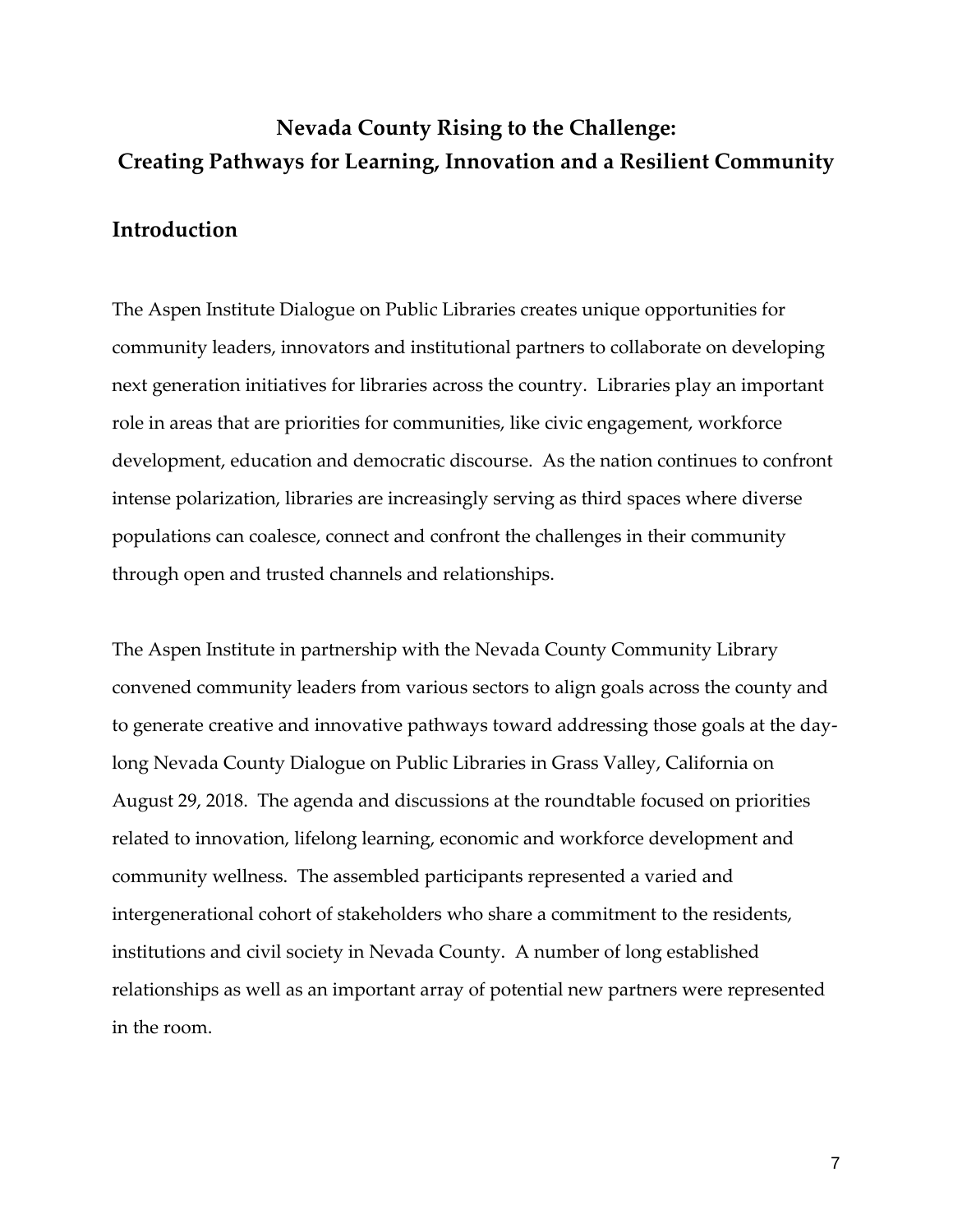Nevada County Library Director Yolande Wilburn opened the roundtable discussion with a brief status report on the county's library system. Notable is that the library has funding to preserve existing libraries, enhance services and collections and expand capacity due to the ballot measure, Measure A, passed in November 2016. This  $\frac{1}{4}$  cent sales tax doubled the funding the library has been receiving since 1998. The Board of Supervisors approved an Expenditure Plan (see the Appendix) that outlines the specific projects for which the revenues from the tax should be spent, including programs and services for children and teens and information and technology access. The library has already expanded its operating hours and increased programming at library branches, but Wilburn asked what libraries can do to collaborate and ensure that they are meeting community needs and staying true to the Expenditure Plan.

This report summarizes the key insights, issues and themes discussed by participants at the Nevada County Dialogue on Public Libraries. It concludes with a set of recommendations and proposed partnerships to move the ideas into action. This report is not intended to be prescriptive, but to encourage fresh thinking and further dialogue on the role of public libraries in ensuring that every community in Nevada County is vibrant, prosperous and resilient. The goal is to identify models of library innovation and partnerships in Nevada County that are working well, recommendations to strengthen existing initiatives and proposals to advance development of new partnerships that tap the knowledge and information expertise of public libraries and their networks.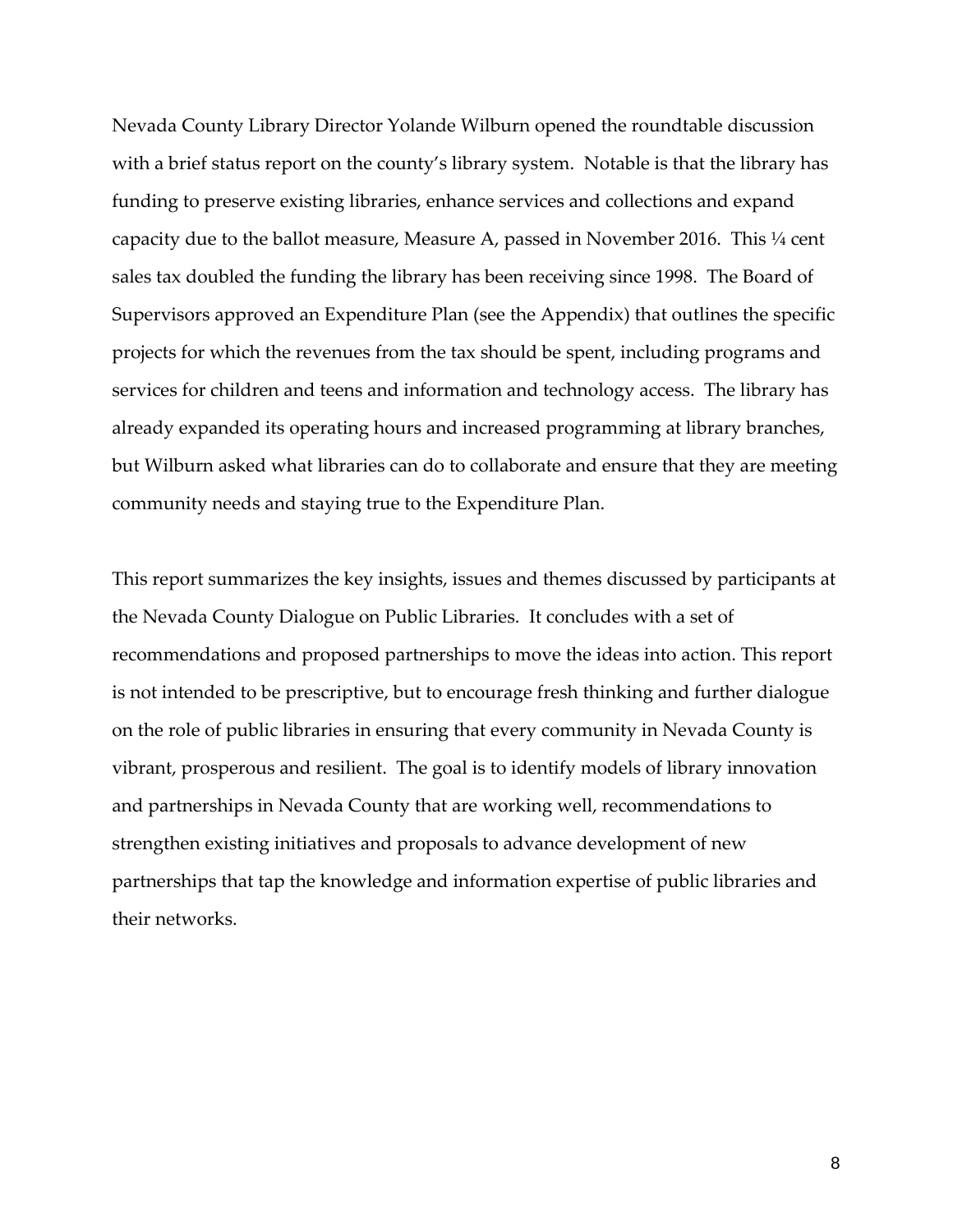#### **The Nevada County Context**

Participants described Nevada County as a community that is a bit fragmented, a confederation of different geographic areas with some distinctly different needs or concerns. Its borders contain rural and nonrural areas. Some rural and remote areas, like North San Juan, have extremely limited access to services like libraries and broadband connections. Other parts of the county are experiencing increased development as Bay Area real estate pressures push people into the foothill communities in search of space, affordability and opportunity. This fragmentation expresses itself in the challenges the county and its communities face in unifying initiatives to effect change on a county-wide basis, such as driving greater investment in capital and workforce development. It is also reflected in the diversity of residents and their needs and in the cultural forces that are transforming the county.

Participants recognized that society is increasingly dependent upon digital platforms for communication and information sharing. The digital exclusion experienced in rural communities leaves some students at a disadvantage because they can't access resources or complete their homework at home. Community members living in places with no broadband connection have less access to information than their more connected county neighbors.

Participants identified a number of strong assets within the county which could be better aligned and utilized in pursuit of county goals. These include the untapped potential of young creatives along with the resources of the business and non-profit sectors. Nevada County is the only rural county in California with two designated cultural districts—Truckee and Grass Valley/Nevada City. The county government is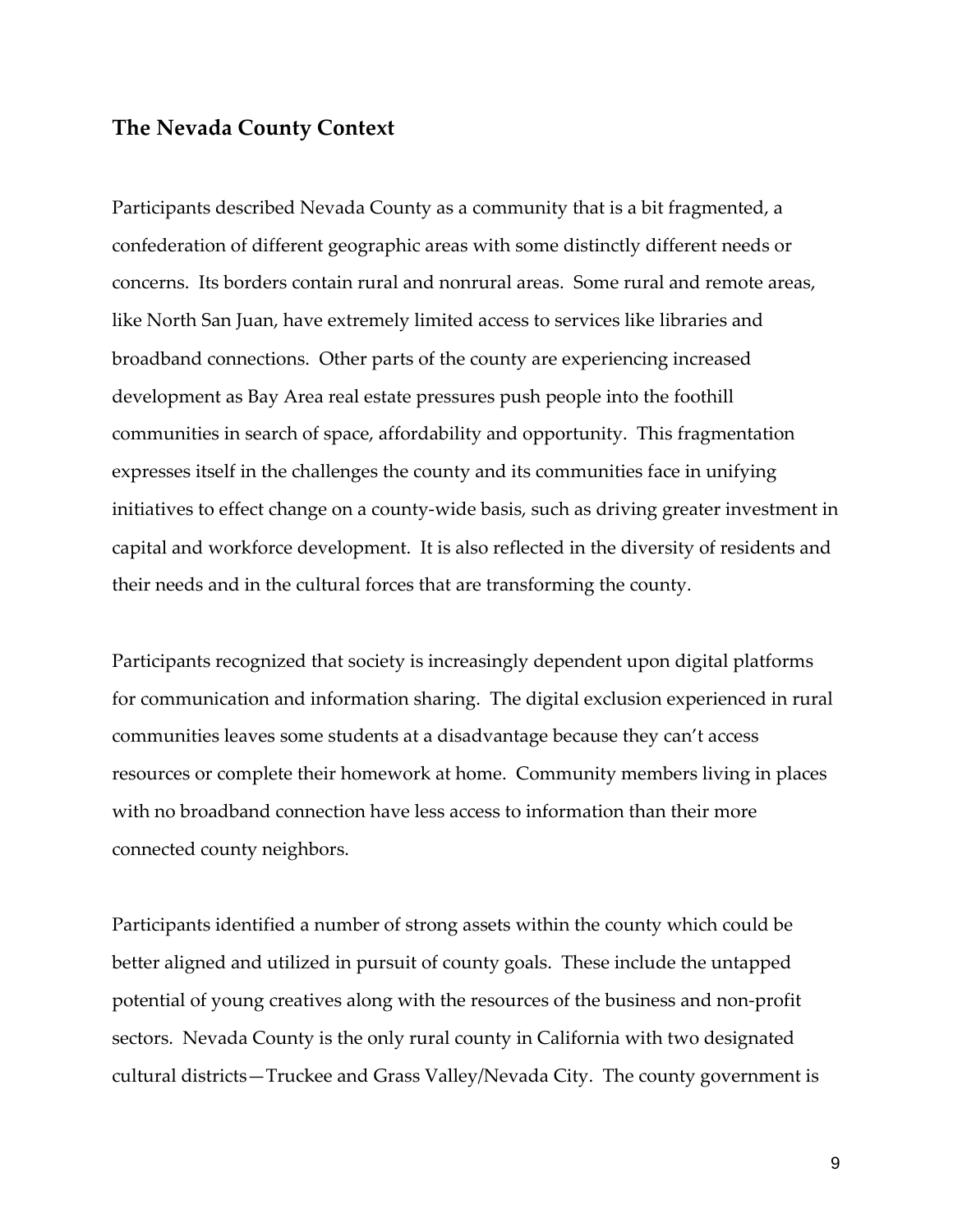just beginning to leverage the area's existing cannabis economy. There is county-wide support for strong economic and community development, coupled with an endemic resistance to big box stores. Local is the logic of Nevada County.

The county continues to face a unique set of demographic and other challenges when it comes to broad economic prosperity. Unemployment is low, but there are many young people who live in poverty. The county has almost double the statewide percentage of persons 65 or older and a smaller percentage of persons under 18 than the statewide percentage. The library and other county institutions have to address the needs of a large aging population while also planning for the future by serving the needs of the county's children and families. Neighboring counties with higher-wage jobs entice some families to leave the county for better paying jobs in these neighboring jurisdictions. In the eastern part of the country, there is a significant number of people who live in lower-cost communities in Nevada and commute across the state line to work in Truckee. In Truckee, the Spanish-speaking population is more concentrated than in other parts of the county.

#### **History of Innovation in Nevada County**

"Innovation is usually a group effort, involving collaboration between visionaries and engineers, and that creativity comes from drawing on many sources. Only in storybooks do inventions come like a thunderbolt, or a lightbulb popping out of the head of a lone individual in a basement or garret or garage."

- Walter Isaacson, "The Innovators"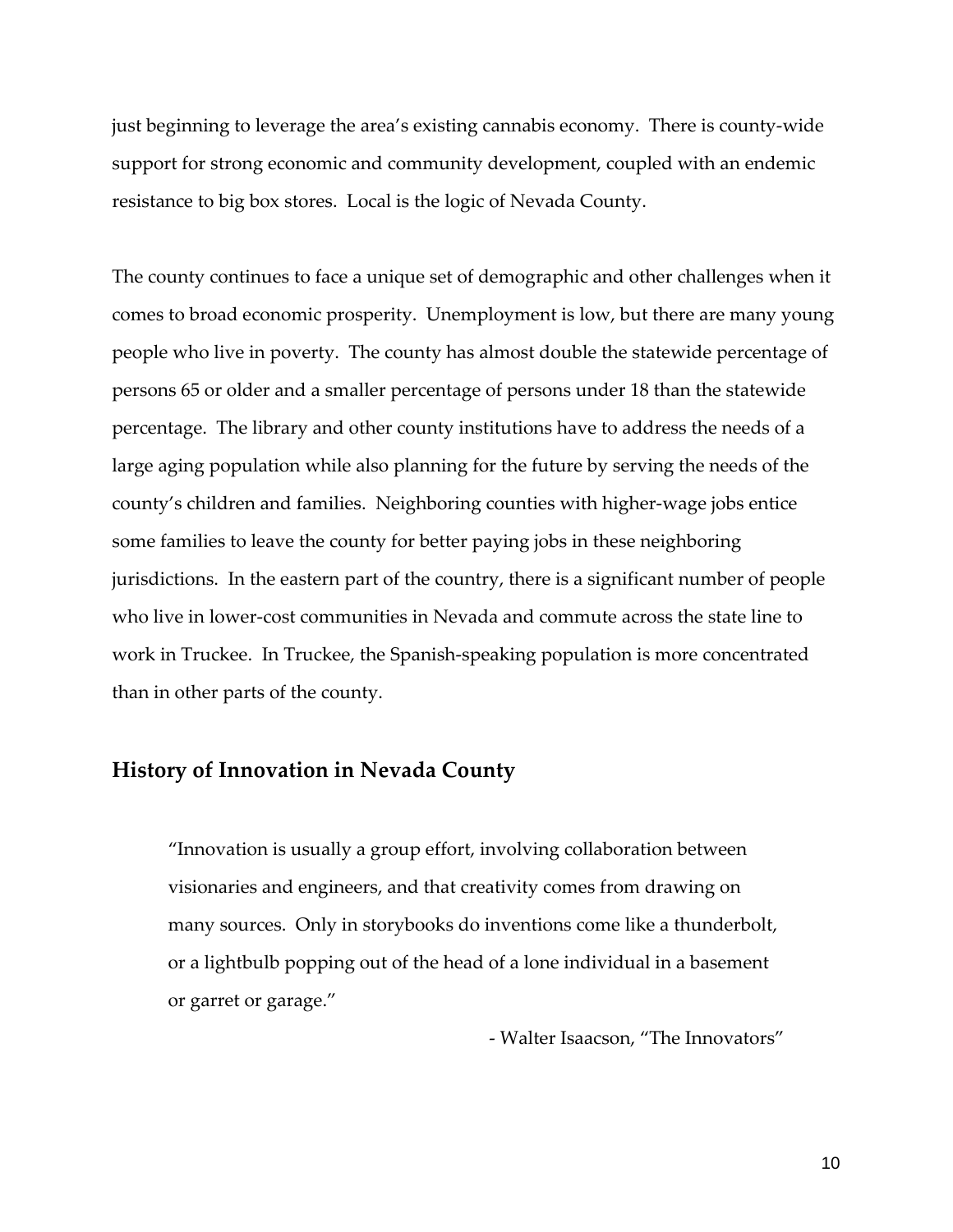An innovative culture is one that embraces new technologies and collaborations and eases barriers to opportunities for ingenuity and advancement. For Nevada County, this culture started in the  $18<sup>th</sup>$  century with the California Gold Rush. More gold came out of Grass Valley, California than all of the rest of the gold rush across the state. That enormous amount of wealth and resources drove early innovation, like the 19<sup>th</sup> century Pelton wheel, first forged in Miners Foundry in Nevada City. The Pelton wheel is still used throughout the world for generating power where sources of high-head water are available.

The world's first long-distance phone line was in Nevada County, stretching 58 miles from French Corral to French Lake (now called Bowman Lake). Pacific Gas & Electric (PG&E) was founded in Nevada County. Grass Valley and Nevada City were two of the first cities in California to have electric light. These innovations grew from the mining industry, as people found new ways to advance the work already being done.

In the 1950s, Charles Litton moved his manufacturing lab from San Francisco to Grass Valley. A few years later, his friend Dr. Donald Hare moved to the area and started a company called Grass Valley Group. These two men spawned a new high-tech economy in the area, attracting numerous related technology companies—some of which remain in the county today.

Steve Monaghan, chief information officer for the county, relayed this history to the roundtable of participants. Then he asked, "What is the new [innovation] goal for Nevada County in the 21<sup>st</sup> century?"

Monaghan noted the individual efforts being made by makerspaces like The Curious Forge and hubs like Nevada County Tech Connection, which are already creating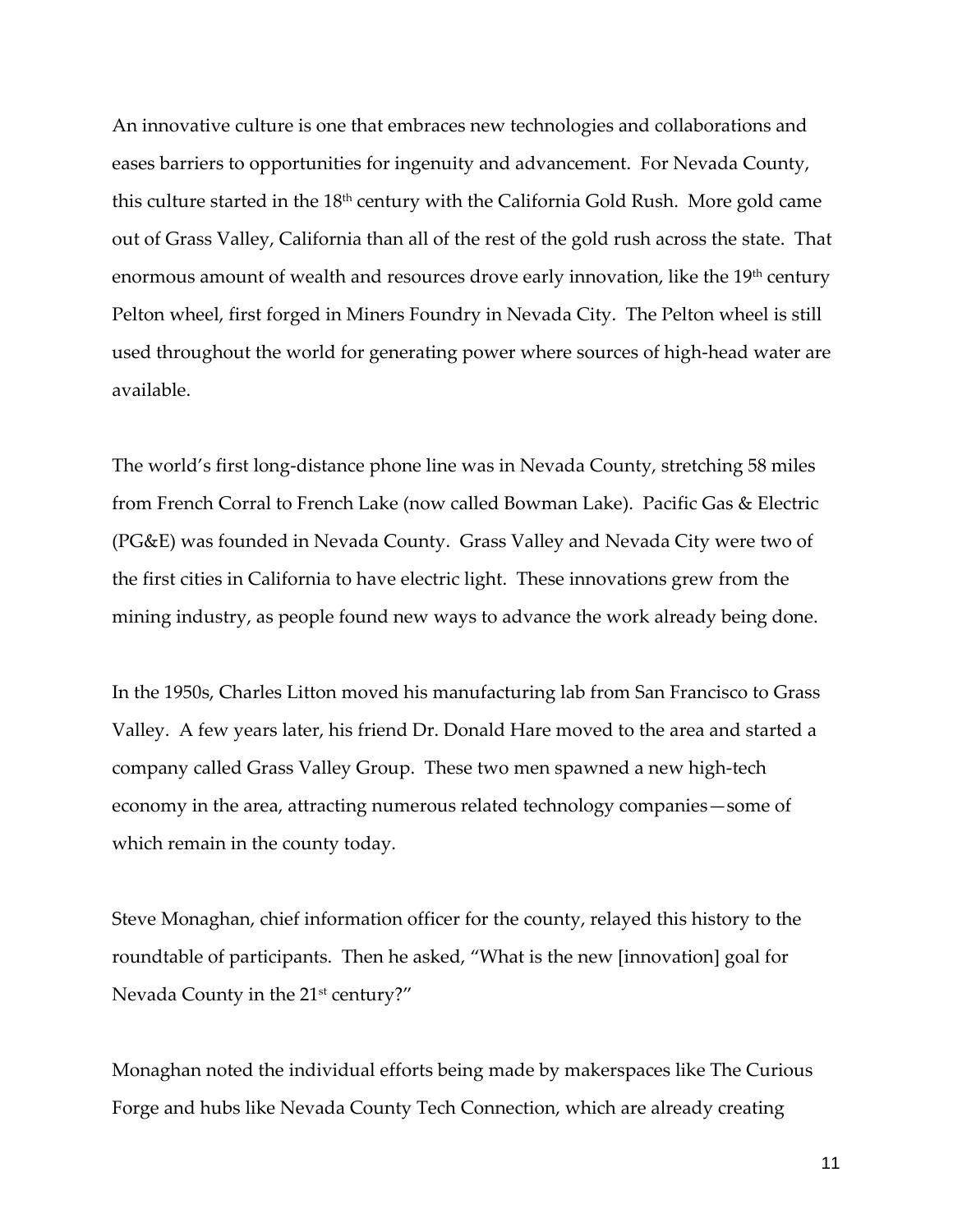pockets of innovation in the non-profit and technology sectors. He encouraged participants to think about how the library can serve as a platform for furthering these efforts, and for spreading a culture of innovation throughout the county.

#### **Library Strengths: People, Place and Platform**

The Nevada County Library has key assets that can be leveraged in the community to advance innovation: people, place and platform.

*People*. Human capital remains the critical resource in communities and is the gating factor in considering how to move forward in the era of ubiquitous digitization and dawning artificial intelligence (AI) and economic transformation. Developing and supporting pathways for local residents, to build up and support an expanding set of economic and cultural opportunities, is essential for libraries to deliver within their missions.

*Place.* Libraries provide physical infrastructure and human capital in a community. They represent investments made over generations that bring people together, help to build community at a time when virtual experience and interactions (often solitary) are on the ascent. Libraries exist within deeply local relationships and histories rooted in their geographies. They reflect the dynamics of their communities and they also struggle with the same issues confronting the rest of the regions they serve. They are also reflections of the strengths and peculiar assets of their locations. For libraries, place is not abstract. It defines their conditions for success.

*Platform.* It is often assumed that platforms are inherently technology based. In the age of social media, this is easily a safe assumption. This trend does not exclude the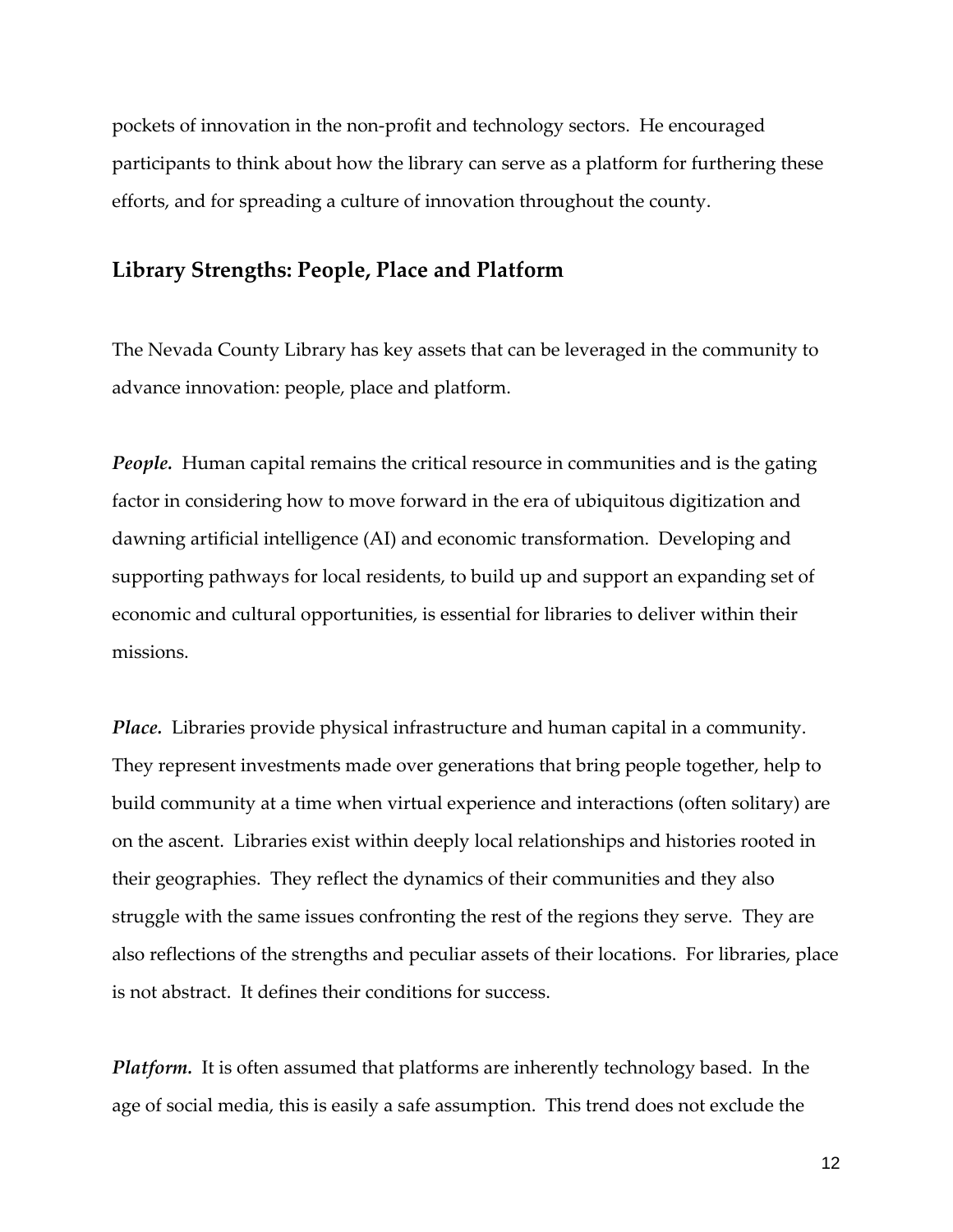possibility that civil society institutions can also perform the role of a platform for enabling connections and programming that otherwise would not exist. Libraries are this kind of platform and more. They provide an essential layer of trust that is required to bridge many of the divides that challenge community development.

#### **A Vision and Goals for Nevada County**

Nevada County Supervisor Heidi Hall led off the morning sessions by presenting a vision for the county that aligns with the strengths of the library as a locus of knowledge and information. Leveraging the library's assets to the fullest is particularly important and necessary for a rural community with significant challenges to accessing knowledge and information. This vision included a well-educated citizenry with the ability to think critically and discern truth and nuance from the expanse of information available. It envisioned a capacity for open-mindedness, collaborative problem solving and tailored attention to specific groups divided by age, income or geography that takes into consideration the unique ways in which each group learns and participates best. Equitable access underlies a strong, resilient community and access to art and innovation make the Nevada County and the world a more beautiful place.

The library can be a way to support inspiration and innovation. It is an important institution in the county's ability to meet the current challenges of this world. The library is a place—its physical location provides space for community to gather and collaborate. Hall said there are three tools that communities need to move forward: an understanding of how to get and leverage funding, access to the Internet, a commitment to sharing, collaboration and partnership critical to achieving aligned goals. Meaningful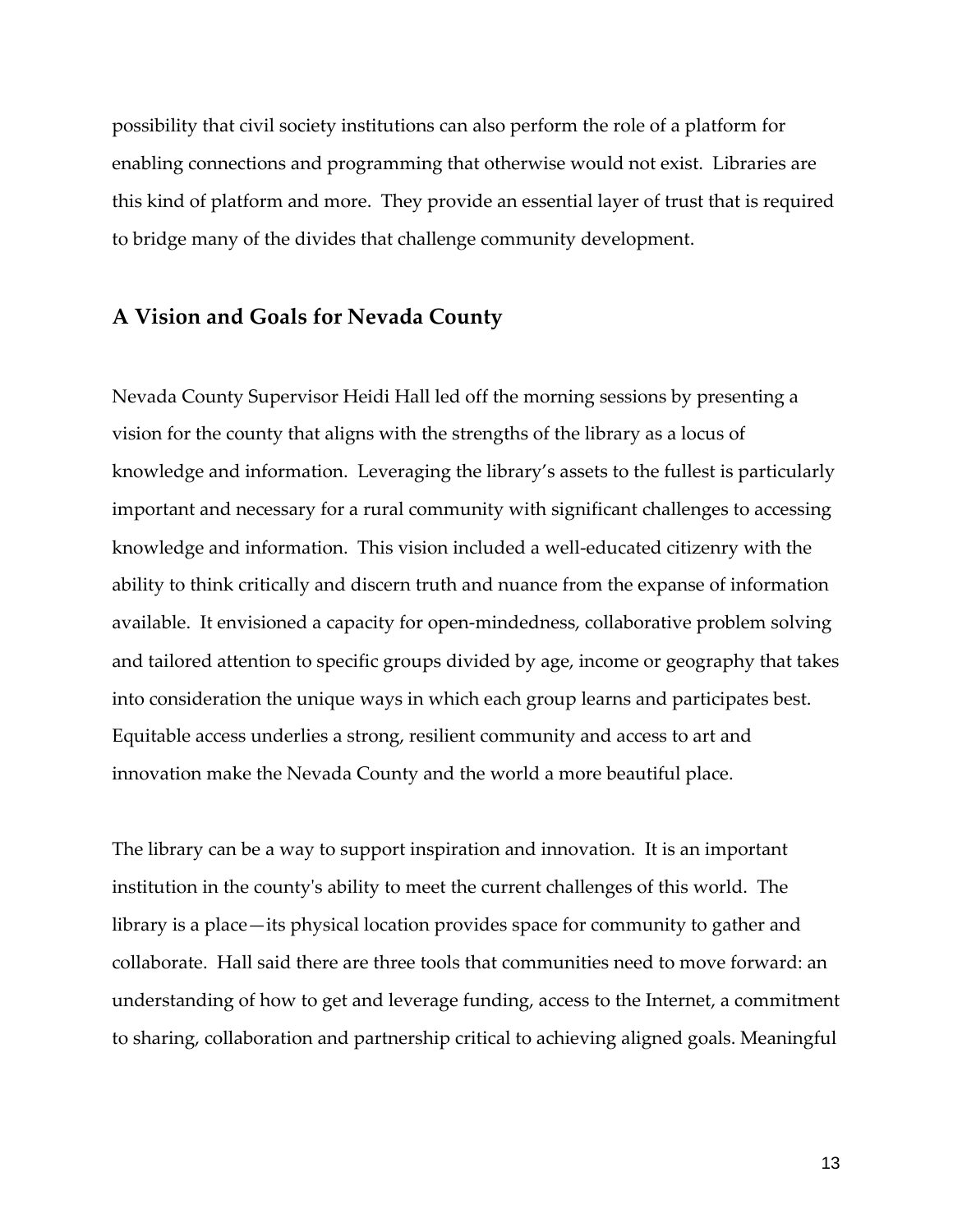collaboration can help bridge the social and political divides in the country, the world and in this community.

#### **Library Alignment with Community Goals**

Libraries have been a repository of information since their inception, and the way information is obtained, consumed, shared and secured has evolved over time. Libraries have maintained their role as a trusted information access point by adapting and continuing to adapt to these new modes of information access through internet research, offline research and community. Libraries have deployed their often limited resources in strategic ways to capture new opportunities to serve their communities. This trend is often complicated by the accelerating pace of change in the marketplace of competition for people's attention. Some key service areas were highlighted by the roundtable participants.

*Broadband Access and Digital Literacy.* The internet has become such a basic research tool that people are expected to be proficient in gathering information this way. This presents an equity challenge identified by participants who highlighted that not everybody in Nevada County has 24-hour access to the internet. Broadband connectivity is an ongoing issue. Students who go home to a rural area may not have any internet connection at home, leaving them at a disadvantage in completing their homework and other projects.

Participants also identified emerging tensions with the internet in the age of social media. Although it is an incredibly useful research tool, the internet is overloaded with information, some of which is not factual and purposely misleading. This leads to the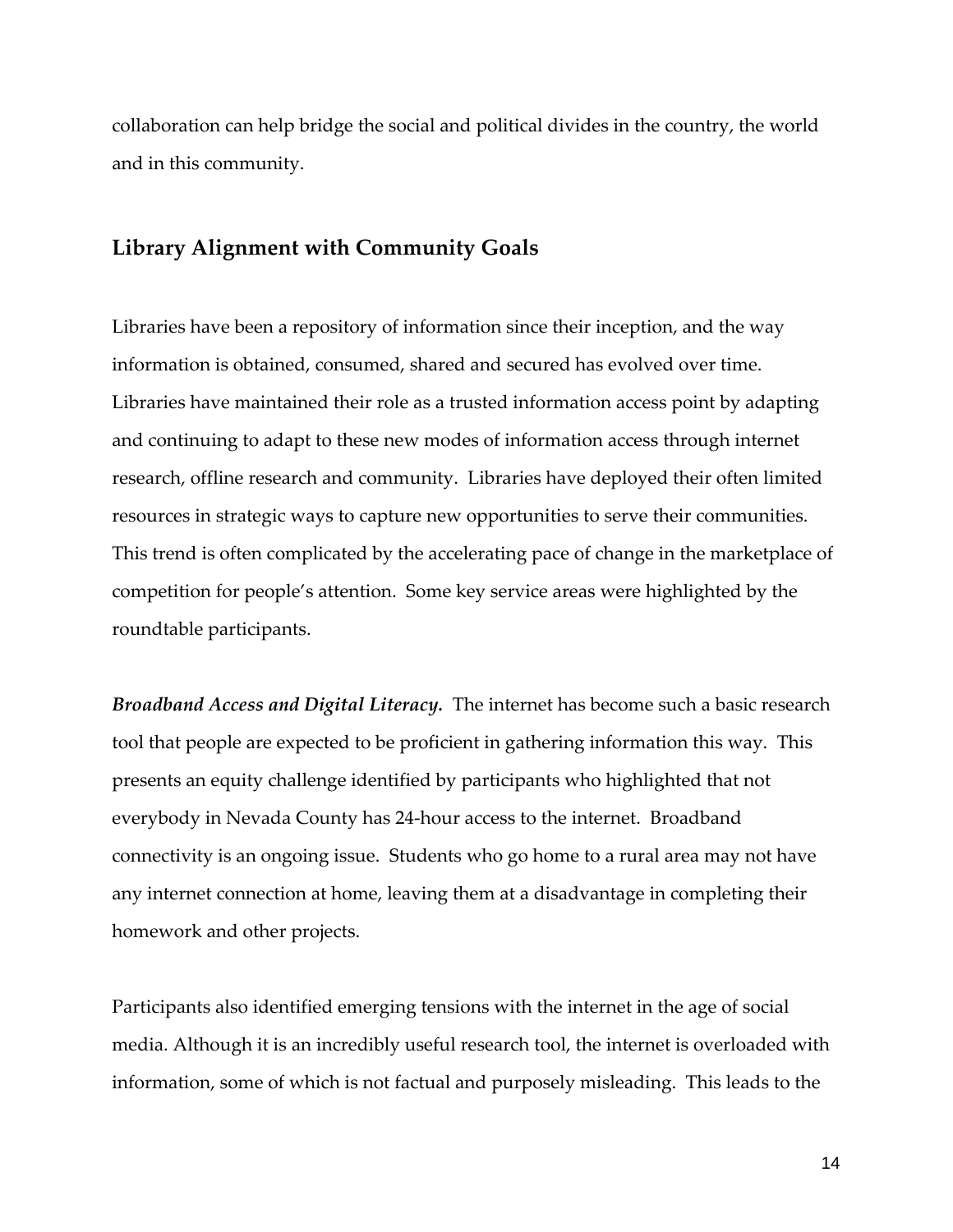internet being, in some instances, an obstacle to information. Libraries are increasingly required to support users in finding credible sources and reliable networks for critically consuming information. This new domain of information literacy has strong implications for libraries in Nevada County and throughout our democratic society.

*Early Literacy and Adult Literacy.* Libraries are more than a warehouse of books, yet books remain a key asset of their portfolio and an important resource for residents. The rewards of reading can be experienced across all walks of life if they have access to the shared collections of libraries and literacy skills. The library is often one of the first places for that facilitation—parents have access to children's books long before their child's first day of school. The library is a place of access and discovery. While technology evolves and information is more accessible, the joy of reading does not require innovation. It merely requires engagement.

*Navigating Resources for Social Services.* Another form of offline research is navigating resources for social services. The government and nonprofit sectors have information to share. Participants highlighted the opportunity for libraries to serve as an information access point for social services resources. This role will become more important as outreach becomes more integral to the future of social services. The library is a public space equipped with restrooms, temperature control, charging stations, computers and Wi-Fi. All of these resources are crucial to unhoused people—a population participants said utilize the library on a daily basis, sometimes living in the vicinity of the building. 2-1-1 Connecting Point is an organization that connects people with community programs and services through a searchable web page and 24/7 local call center. Some libraries now have 2-1-1 kiosks, accessible by any library visitor—a model participants recommended be replicated. If no kiosk is situated, however, librarians can refer patrons in need to 2-1-1.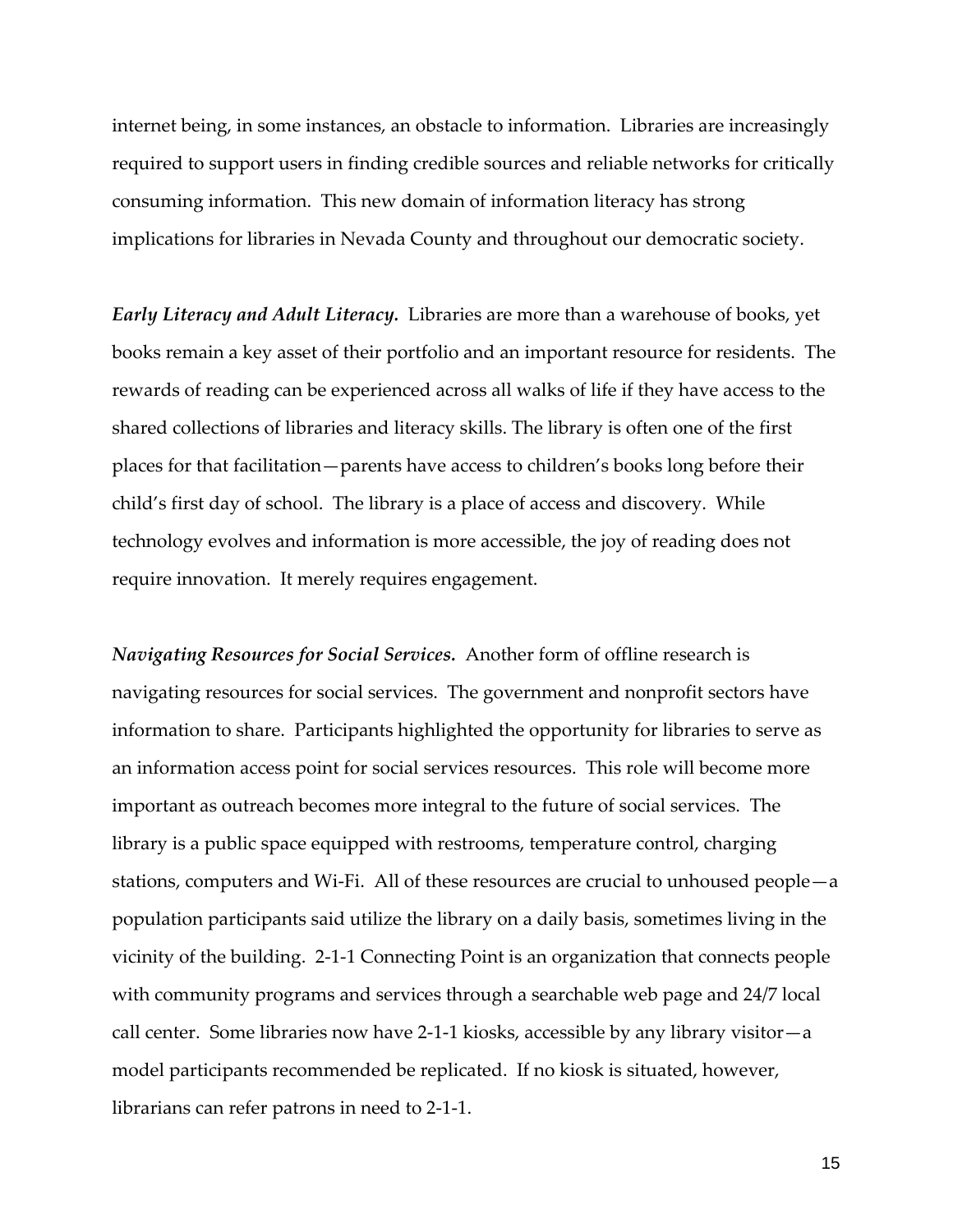*Civic Participation.* The library acts as facilitator for the sharing of information and experiences. Its physical space allows for community gatherings and fosters awareness of new information for and about the community. Libraries host classes, meetups, community activities and more. Library branches are one of the few institutions located across different communities in the county, and thus can provide equitable opportunities for participation in civic life while also being free to use.

*Equity and Opportunity.* The library can serve as hosts for new services, like pre-K and family services. The ongoing exploration of universal pre-K in California is a critical opportunity for libraries to explore an expanded set of services. But the physical space of the library can only provide an equitable opportunity for participation if it has maximized accessibility. This means the buildings must be ADA compliant—many in the county are not—and its services must reach every part of the county. Sometimes the library can step outside of its physical space to meet the community in areas more accessible to them. Currently, Nevada County has a Mobile Technology Center which goes into the community to provide technology classes and programs, as well as booklending kiosks in North San Juan and Chicago Park. Participants also highlighted opportunities to provide more services and outreach in nontraditional settings, like hosting story time in a grocery store where parents are already spending time.

*Workforce Development.* The library's role as a convener could also benefit local business leaders by hosting innovation meetups where entrepreneurs can talk, network and learn from each other simply through convening. The same model could extend to other industry sectors like arts and culture, education or non-profits. According to a Board of Supervisors' study, 94 percent of residents ranked Nevada County as an excellent or great place to live. However, 33 percent ranked economic development in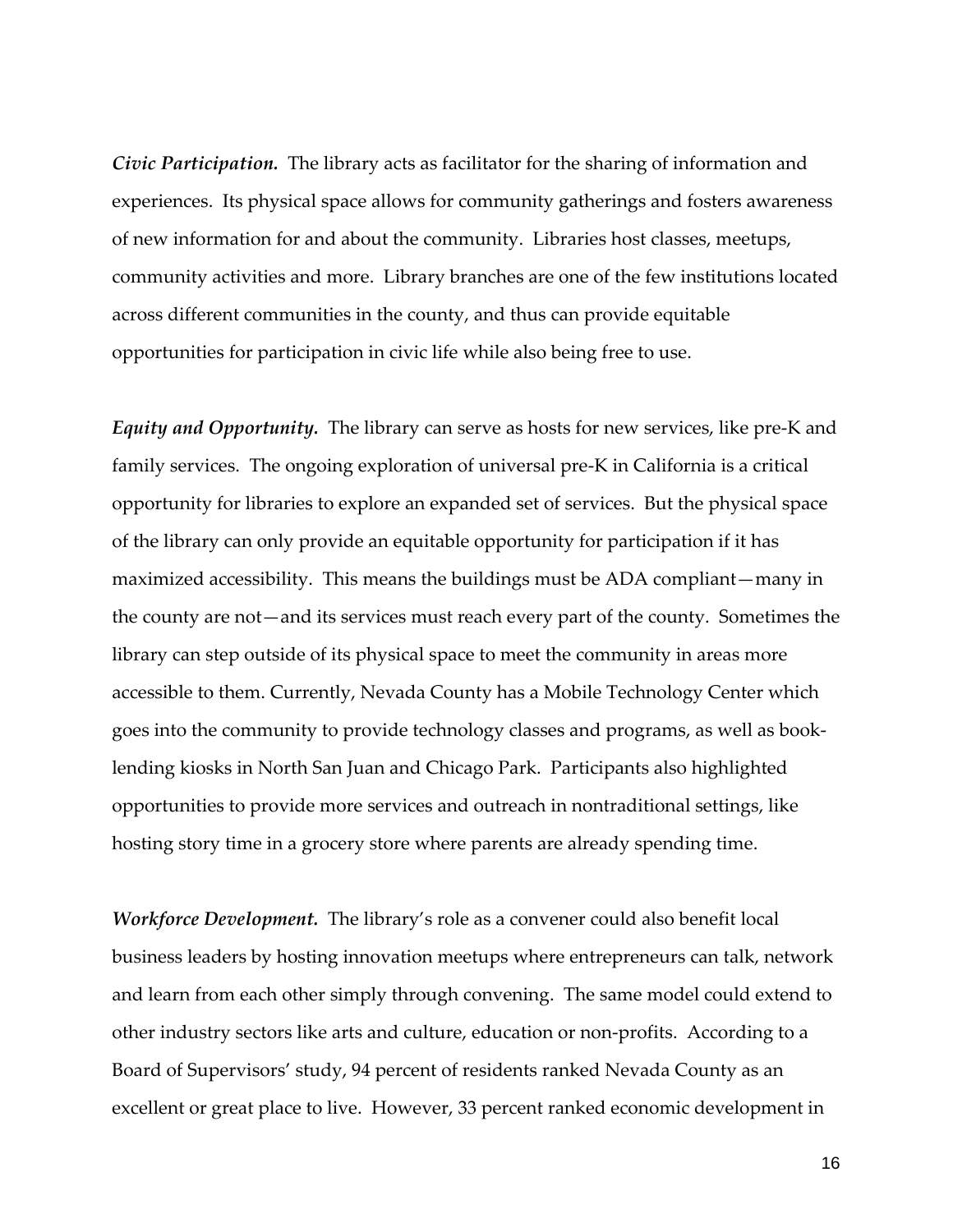the county as fair or poor. A third of the population said they struggle to have enough income for their needs.

*Retaining Creative Talent.* Leaders in Nevada County want to foster a culture of innovation, engagement and a sense of connectedness county-wide. Participants recognized the benefits of blending the unique assets of the county with the creative and technology driven forces that can bring necessary disruption to legacy systems. They want young creatives to be empowered to innovate in their own community, rather than feel the need to leave for larger cities with more tech and arts opportunities. Retaining creative individuals is important to drive a healthy economy, as is the retention of businesses in the county. Participants asked how they can weave the existing businesses into the fabric of the community to keep them from leaving for economic reasons.

*Information Literacy.* Participants want Nevada County residents to not only have their basic needs met, but to be equipped to meet the challenges of today and tomorrow. In an era with great quantities of information both factual and non-factual, participants recognized the need for a well-educated citizenry with the ability to think critically and assess information. Participants' perceptions of local media reflected national concern that traditional news organizations are not sufficient to provide the complete and credible coverage required for a fully informed citizenry. Some participants expressed interest in the potential to form partnerships between libraries and local media—something that is happening in other communities around the country to enhance the local news and information environment but has yet to be done in this area.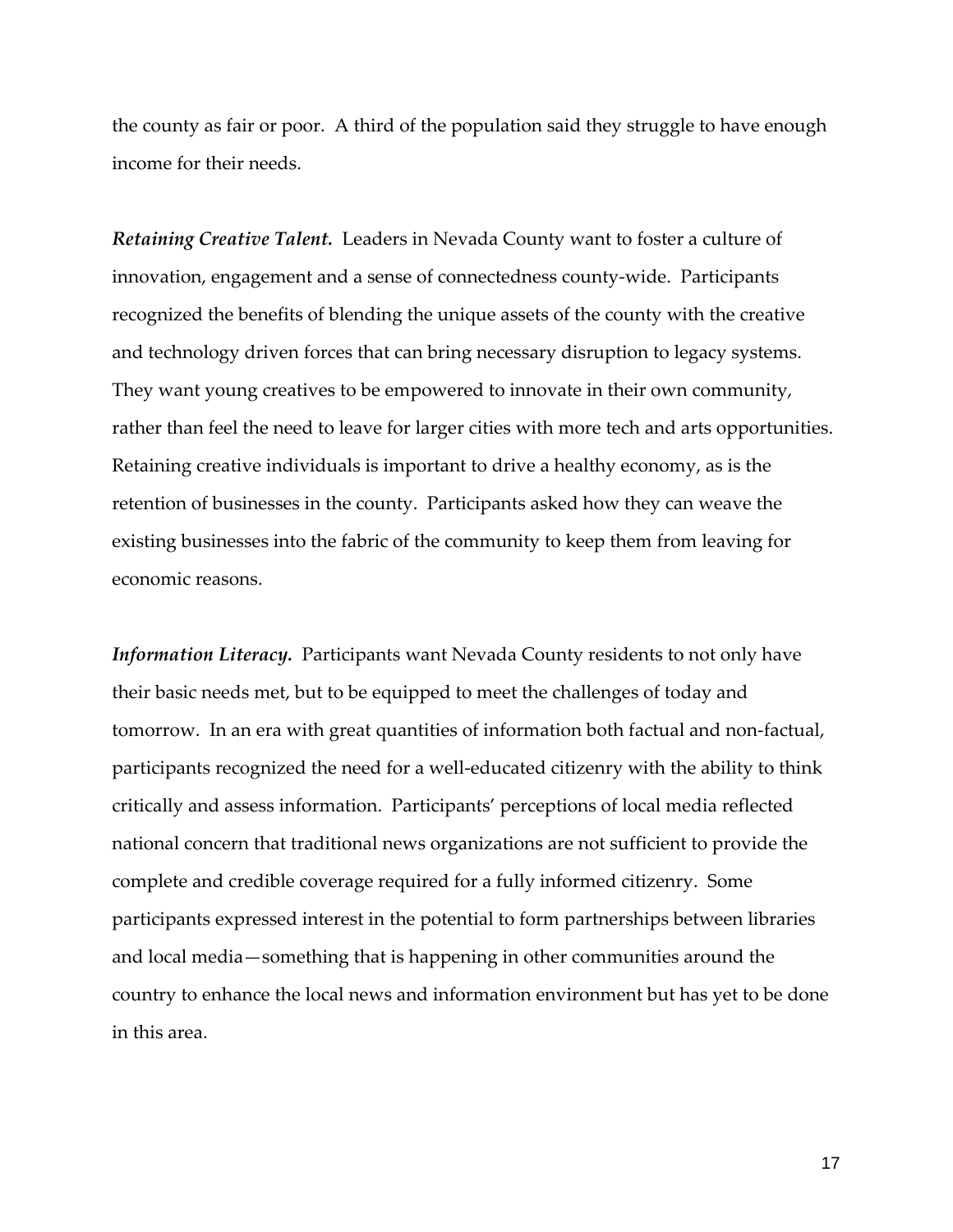The challenge going forward is to identify and leverage key partnerships that take advantage of community assets to address the needs of the community. A guiding principle is to ensure equitable access to the benefits of such partnerships across demographic groups and locations within the county. Through smart collaboration, communities can put services in the library and move library services out into the community.

#### **Creative Collisions**

After the morning sessions, participants were assigned to one of three working groups: Lifelong Learning, Economic and Workforce Development, and Community Health and Wellness. Each group was asked to identify opportunities for partnerships that align with priorities in the county. Each working group was charged with proposing collaborative activities that would strengthen the community and support a culture of innovation in the county. Participants were asked to pay particular attention to how the proposals address the needs of vulnerable and diverse populations. Leaders from different sectors of the community were encouraged to consider their existing networks to forge creative collisions across sectors.

#### *Lifelong Learning Working Group*

The Lifelong Learning working group focused on the continuum of learning throughout a person's life—from birth onward or, as the colloquial expression has it, from cradle to grave. Data shows that people access libraries at distinct points in their lifetime and often at major points of transition—childhood, parenthood, job changes, relocating, dealing with a health crisis or aging family member are just a few of the reasons that bring people into public libraries if they are not already regular patrons.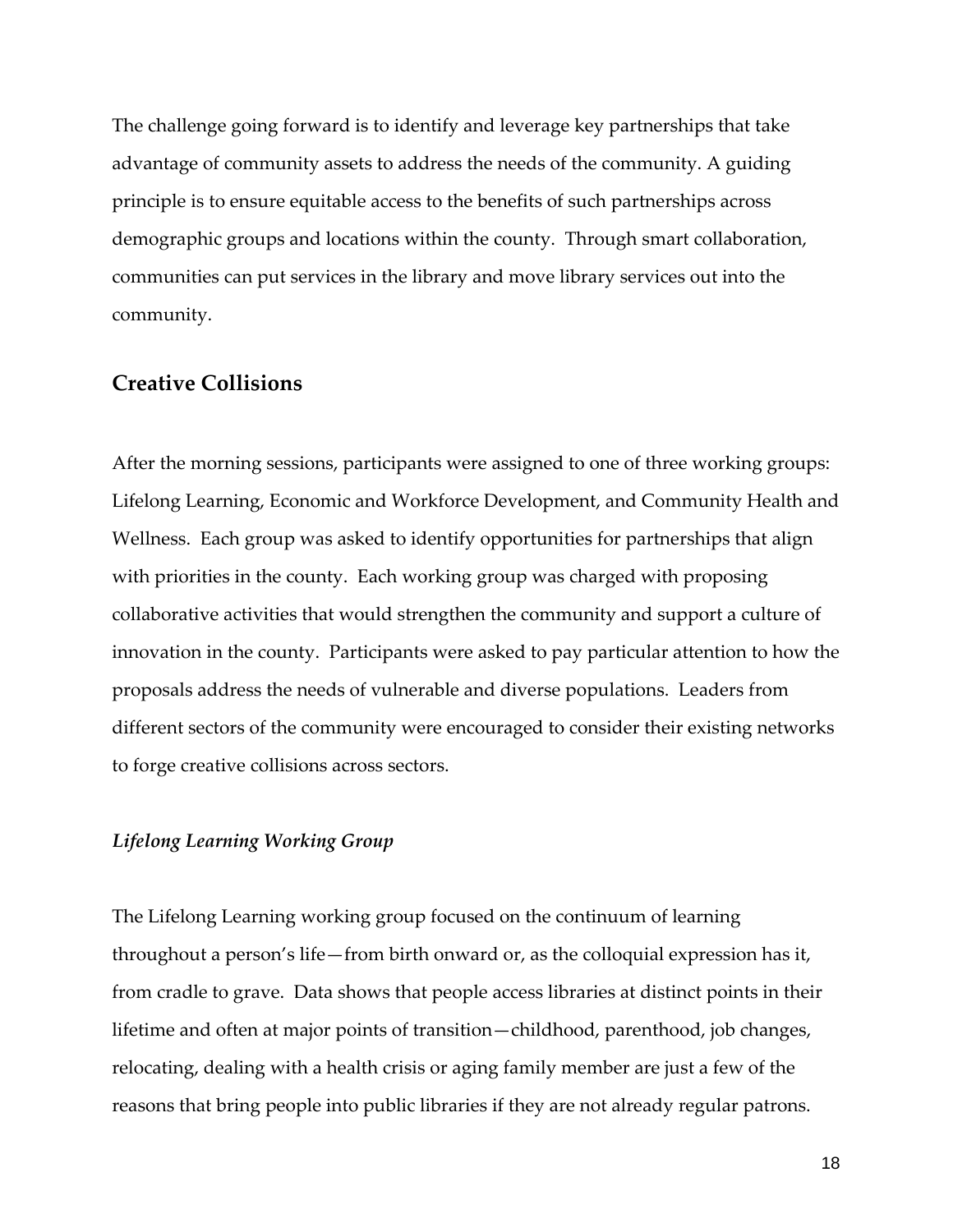The working group participants first discussed how the library can be a useful place of learning and personal enrichment throughout or in between every stage of life and what the distinct interests and needs of the county's youth and adult populations might be. After identifying that there is a lack of programming for children ages 0-5 throughout California and that government officials across the state (including state officials and candidates in the 2018 midterm elections) are prioritizing early learning opportunities universal pre-K, the Lifelong Learning working group ultimately focused on early literacy programs for children in the 0-5 age group.

Children ages 0-5 need programs to prepare them for school and their parents and caregivers need access to spaces, resources and training that promote early literacy. Early Learning with Families (ELF) 2.0 is an existing California State Library initiative that strives to extend library services to young children in their first five years—critical years in the formative development of children and families. ELF is a strong potential partner for the Nevada County Library with regard to early learning programs in Nevada County.

The Nevada County libraries currently give library cards to residents five years or older. The working group suggested that library cards could be available to children in the preschool years (birth to age five). This would help to embed the library into the lives of early learners and help the library track library usage for that age group. Parents would decide when their child is ready for their own library card; the card would become a passport to learning as children begin their lifelong learning journeys. A proposal to advance this idea, with the goal of having no fines or fees for youth 0-18 and parents can bring children in at any age to obtain a library card, is currently under review by the county counsel. Data supports the importance of engaging families with young children. According to the Applied Survey Research and California State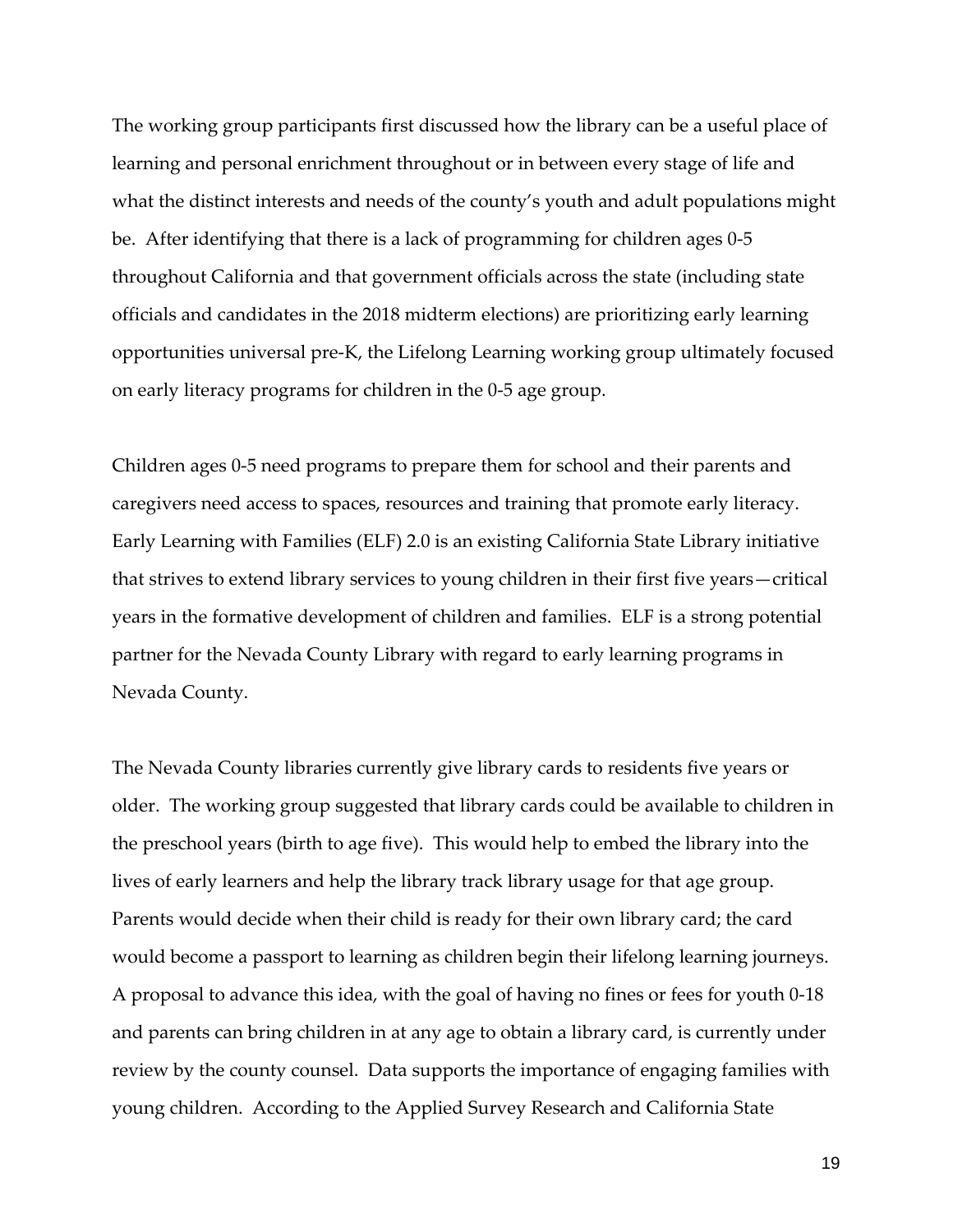Library Statistics, "In 2014, more than a 1,000 public libraries throughout California (in small rural hamlets and in large urban municipalities), were visited by more than 6 million young children. In fact, public libraries were second only to public parks as the MOST frequented destination by families with young children."

Superintendent of Schools Scott Lay has already been working toward building a child development center. School and library administrators could identify potential partners for grant applications, programming and ways to build more capacity into the center, possibly using two-generation approaches to education and skills development. The working group recommended that the library establish connections at strategic locations as a means to extend lifelong learning services and opportunities to youth, families and adults. They considered partnerships and programs that could strengthen the project by stitching together existing community assets. The following are several recommended partnerships:

- Truckee Head Start Programs: Partnership with Truckee Head Start programs would assist in expanding the programs to the Truckee area of the county. It is recommended that more partnerships be made to ensure areas like North San Juan have equitable access to early literacy programs.
- Nevada County Hospitals and Jails: Partnering with facilities like hospitals and jails will allow parents who may be excluded from current conversations around the importance of early learning to become aware of the services offered by the child development center. In hospitals, parents may be given such information as soon as their babies are born.
- Real Estate Companies: A partnership with realtors for homes in the county could provide library card applications and informational welcome pamphlets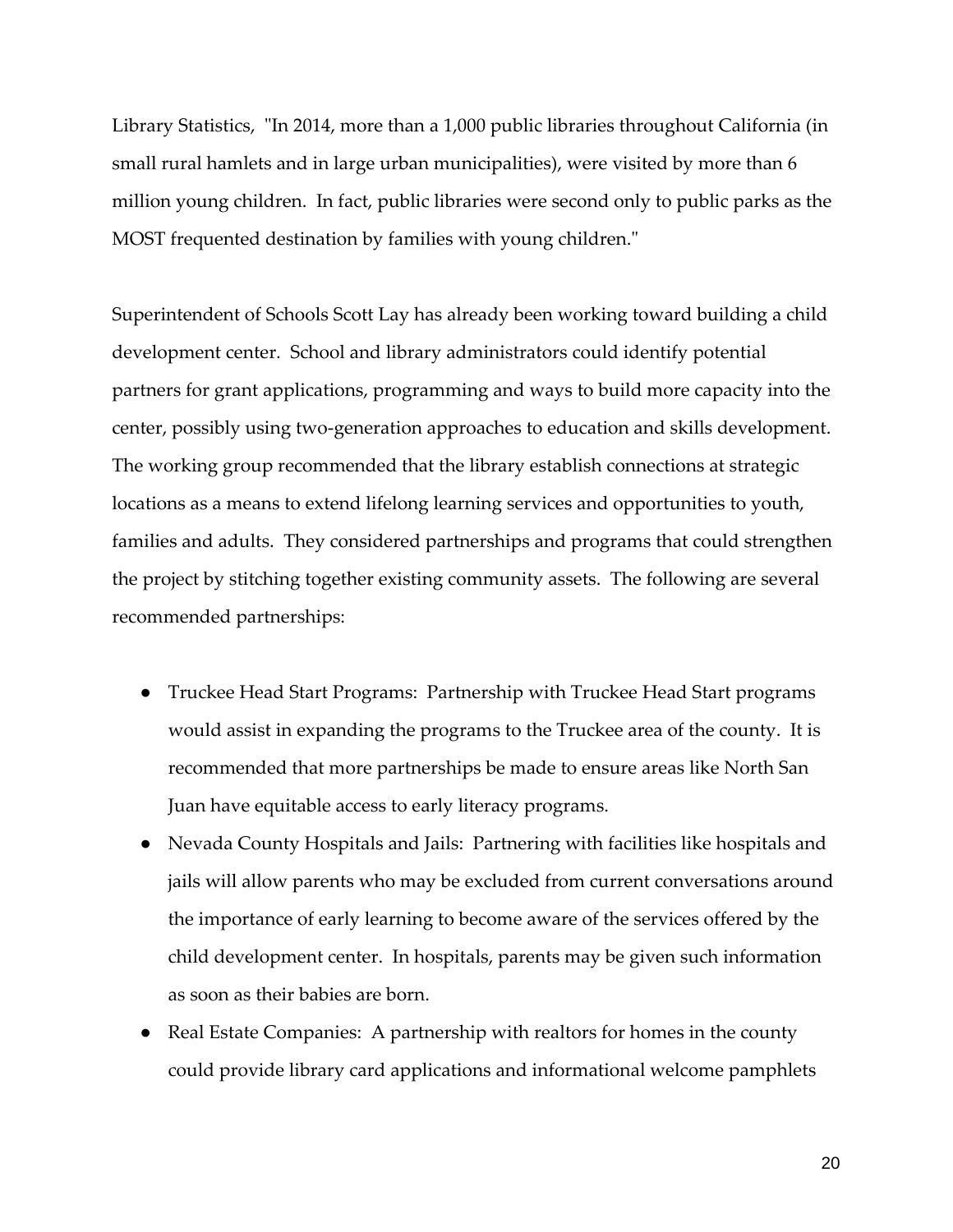for new residents upon move-in, encouraging newcomers to participate in library services.

• Other early childhood development centers: The Sierra College Child Development Center**,** Early Learning with Families, Placer Community Action Council-Kidz Kount, Inc., Early Head Start/Head Start, Sierra College, and the California State Preschool Program are all potential partners with aligned goals. Partnerships with any and all of these programs will allow programs to learn from each other and ultimately achieve greater impact.

#### *Economic and Workforce Development Working Group*

This working group focused on bolstering a resilient local economy with room for creatives and innovators to grow. They discussed leveraging the library as a trusted information center and a non-political hub, as well as partnering with organizations so that the library can offer innovative pathways and networking opportunities for the county's workforce.

Participants cited existing individual efforts in the county to support economic growth and workforce training. The library is in a unique position to bring those efforts together, and make them known to communities across the county. Moreover, the library has locations across the county, and can provide accessible space for classes, programs or meetups.

The Economic and Workforce Development working group identified the opportunity to create a position for a special coordinator or facilitator to organize partnerships and events with the many organizations that offer related resources. This position potentially a volunteer position or filled by a group of volunteers—could facilitate such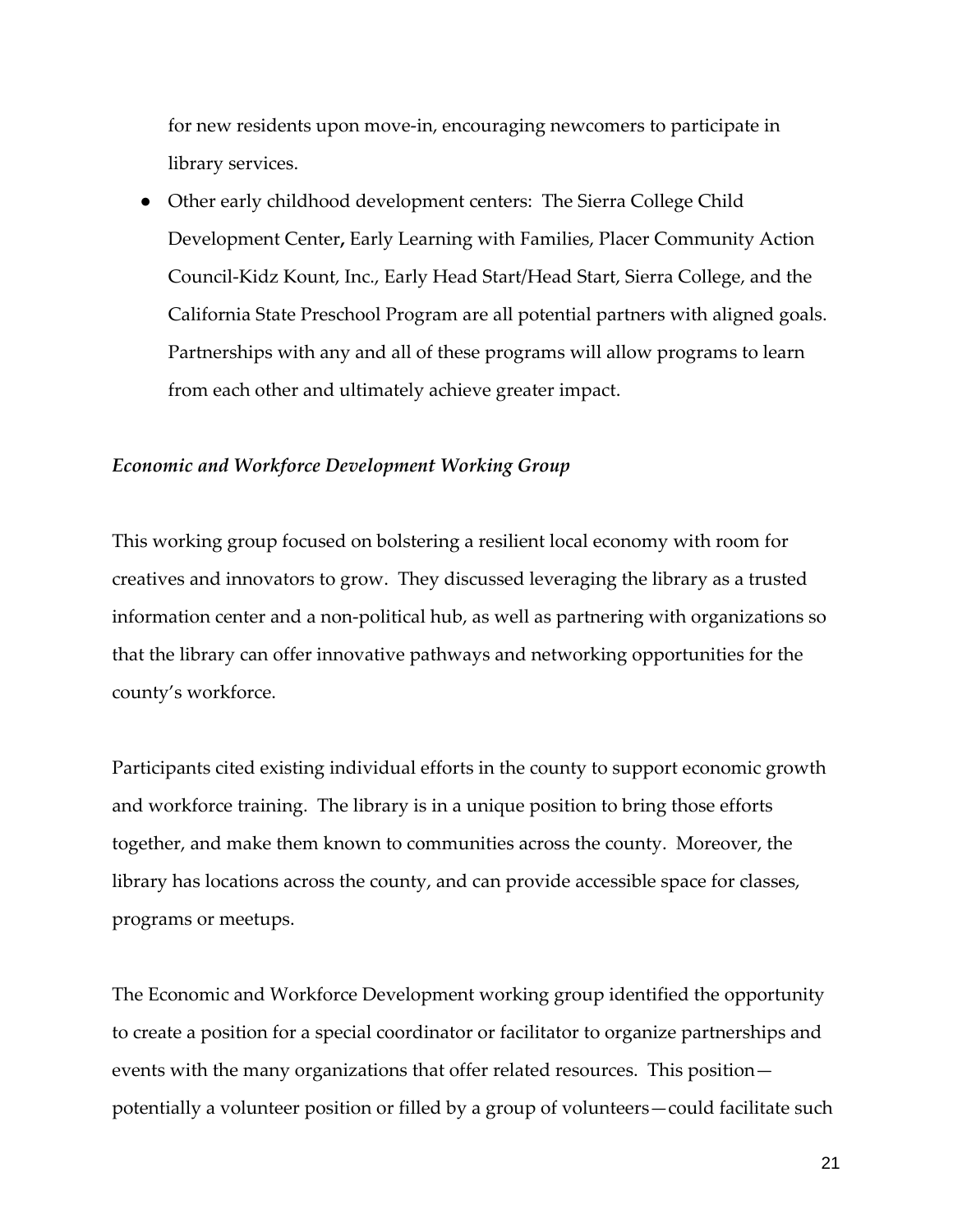programs across all libraries in the county, allowing existing positions to continue unhampered by the extra workload. To avoid duplicating programs and services that already exist and to streamline information for employers and the public, the group also suggested the creation of an inventory or map of economic and workforce development resources available to residents in the county.

The group recognized a significant need in western Nevada County for a community foundation. The Tahoe Truckee Community Foundation in eastern Nevada County serves as a successful model for what a community foundation can look like. In addition to its core function as a donation platform, the Foundation connects resources and partners to build philanthropy and non-profit resiliency.

To create innovative pathways for residents who are entering the workforce, transitioning careers, or wanting to develop new skills or expand their network, the working group suggested partnering with a number of key organizations and institutions concerned with workforce development. While some of these entities already have ties to the library, the aim is to turn existing weak ties and episodic collaborations into stronger ties and relationships.

- Sierra College: A partnership with the college would connect students to resources in the county, preparing them to enter the workforce.
- Sierra Business Council: This non-profit takes concepts from academia, business leaders and think tanks, and innovates practical ways to apply them as on-the-ground action for rural areas. This is a model for other rural areas to follow on their path to sustainability.
- Local Makerspaces and Innovation Hubs: Nevada County Tech Connection, The Curious Forge, Truckee Roundhouse, Yuba Village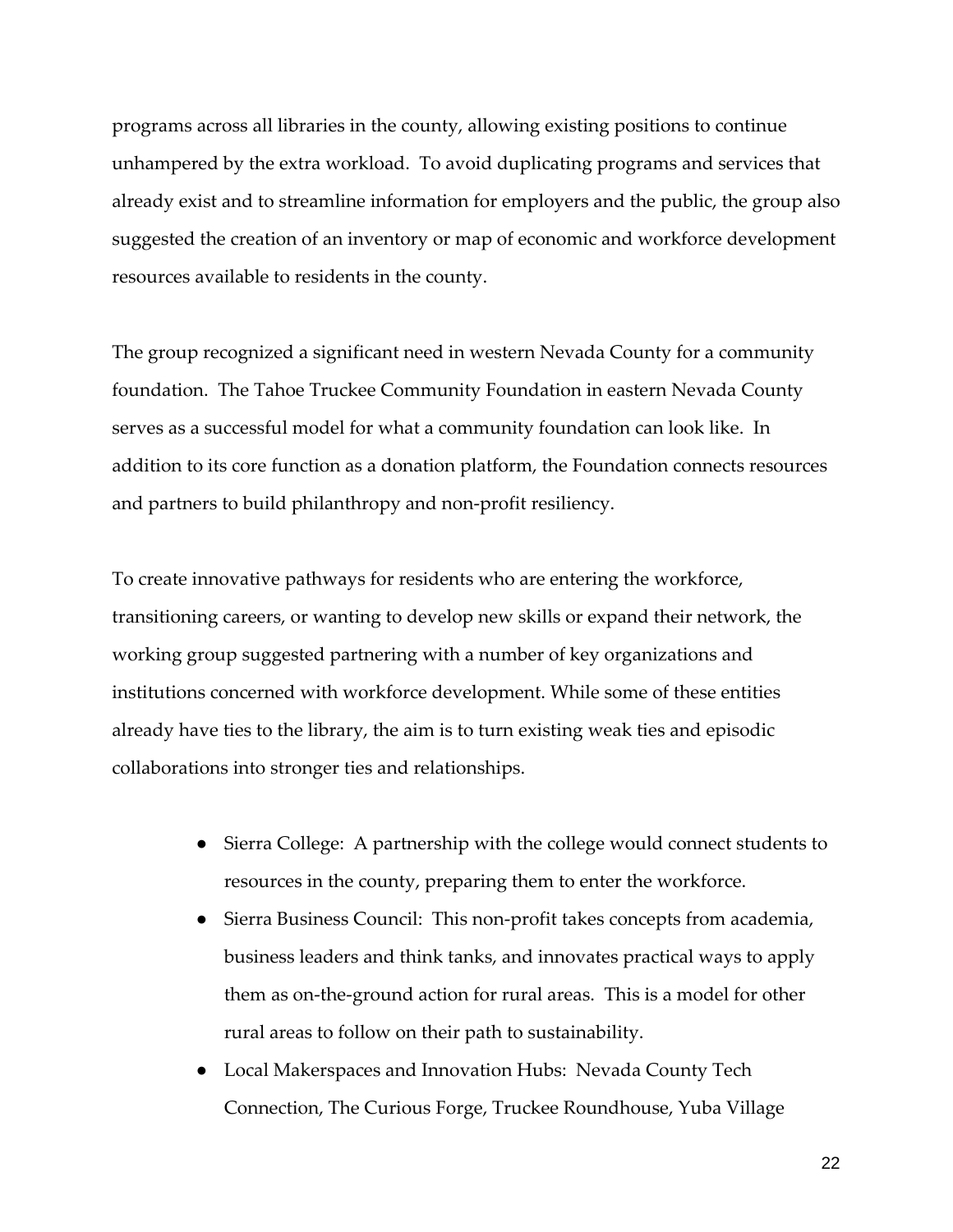Building Convergence. These local makerspaces attract creative people and have access to new technology and insights. Their base, along with their innovative know-how, offer invaluable resources for workforce development and skill-building, especially for the county's younger residents just starting their careers.

- CalWorks Employment Services: This public assistance program operated by the county offers employment services, also called Welfare-to-Work, for adults with children. Their service, tailored for families, provides unique support to help families achieve self-sustainability. Their model for basic job skills development can be replicated for all residents in need of employment services.
- Employment Development Department: This statewide department offers a plethora of resources for job seekers and would be a strong starting point for a mapping of resources.
- 2-1-1 Connecting Point: Already a resource guide, this organization would also be another strong starting point for a mapping of resources.
- Friends of the Nevada County Libraries: This nonprofit, already a partner of the library, has a surplus of volunteers, many of whom are retirees. The library could tap some of those retirees who have experience and expertise to share for classes or programs at the library specifically aimed at workforce development, including technical and "soft" job skills.
- Successful local businesses, i.e., Jada Windows: Local business leaders may be willing to offer their entrepreneurial expertise and participate in library classes, programs, networking events, etc. These local businesses would be able to elevate their visibility through their participation in such programs and become more embedded in the civic life of the community.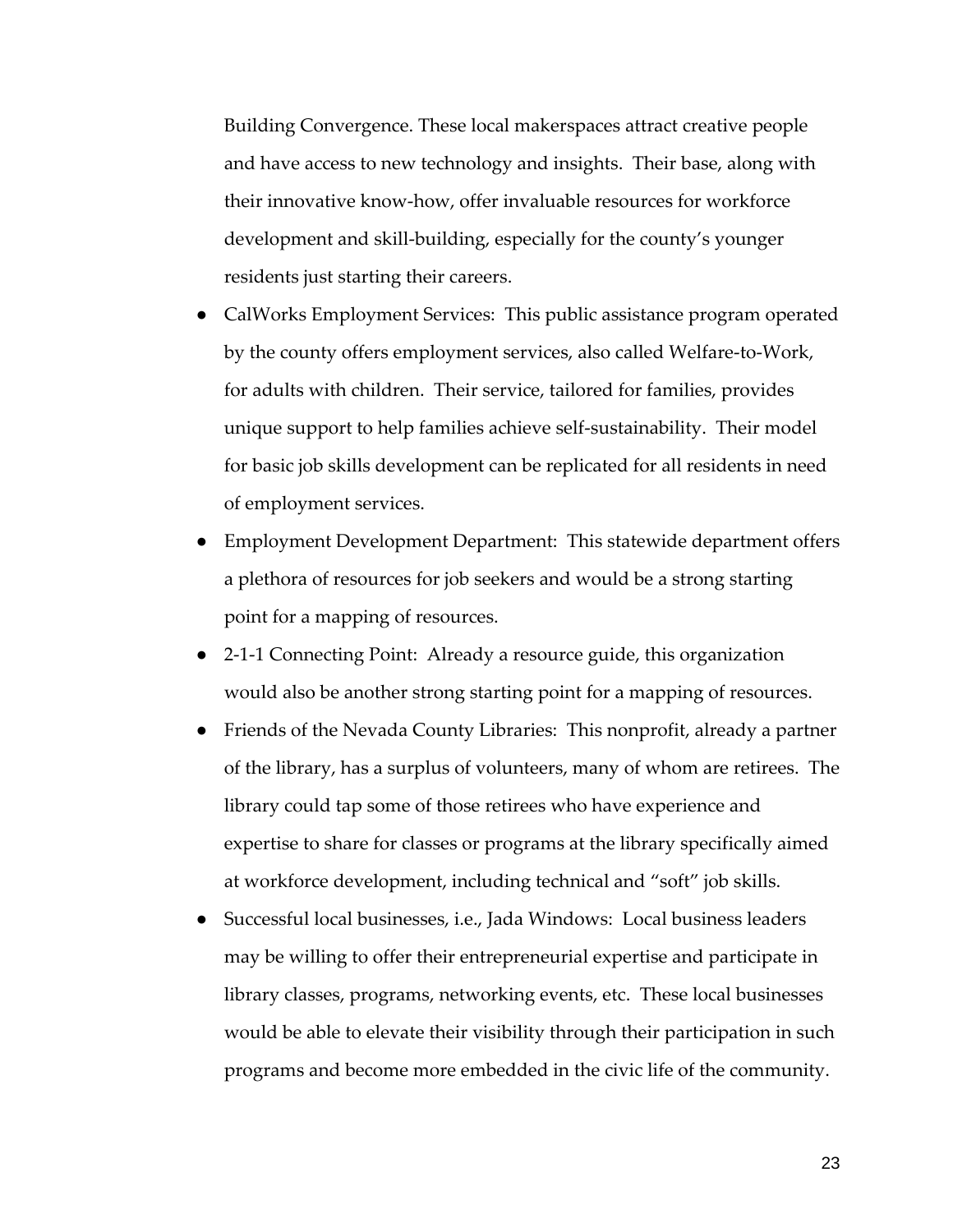The library itself is engaged in collaborative efforts on workforce development in the county and sees great opportunity to explore the library's role in supporting workforce development and the development of human capital. The Nevada County Library is currently hiring interns through 211 Connecting Point to teach people the basic customer service and technology skills needed in most jobs. The library hires those that do well when there are positions available and when there are no open library positions, Connecting Point helps them find other relevant work or moves them on to higher education options at Sierra College.

#### *Community Health and Wellness Working Group*

The Community Health and Wellness working group took a holistic approach to wellness—physical, mental and emotional expressions were explored. They considered the library's role as an information center and as a safe space for bringing community together. The aim was to identify practical approaches to understanding how the library can offer trusted health information and a nurture a sense of belonging for the community.

The working group identified first action steps: survey county residents annually, in and out of the library, about access to health and wellness information and consult available data like public health surveys. These steps would provide information about what health and wellness information gaps exist, allowing the library to tailor programs for those needs. Currently, much of this information is available on a piecemeal basis that does not provide a picture of health literacy across the county or the types of information and programs that the library could provide to improve health and wellness outcomes in the county's communities (e.g., nutrition, exercise, disease-specific information, substance abuse, behavioral health, Alzheimer's care, etc.).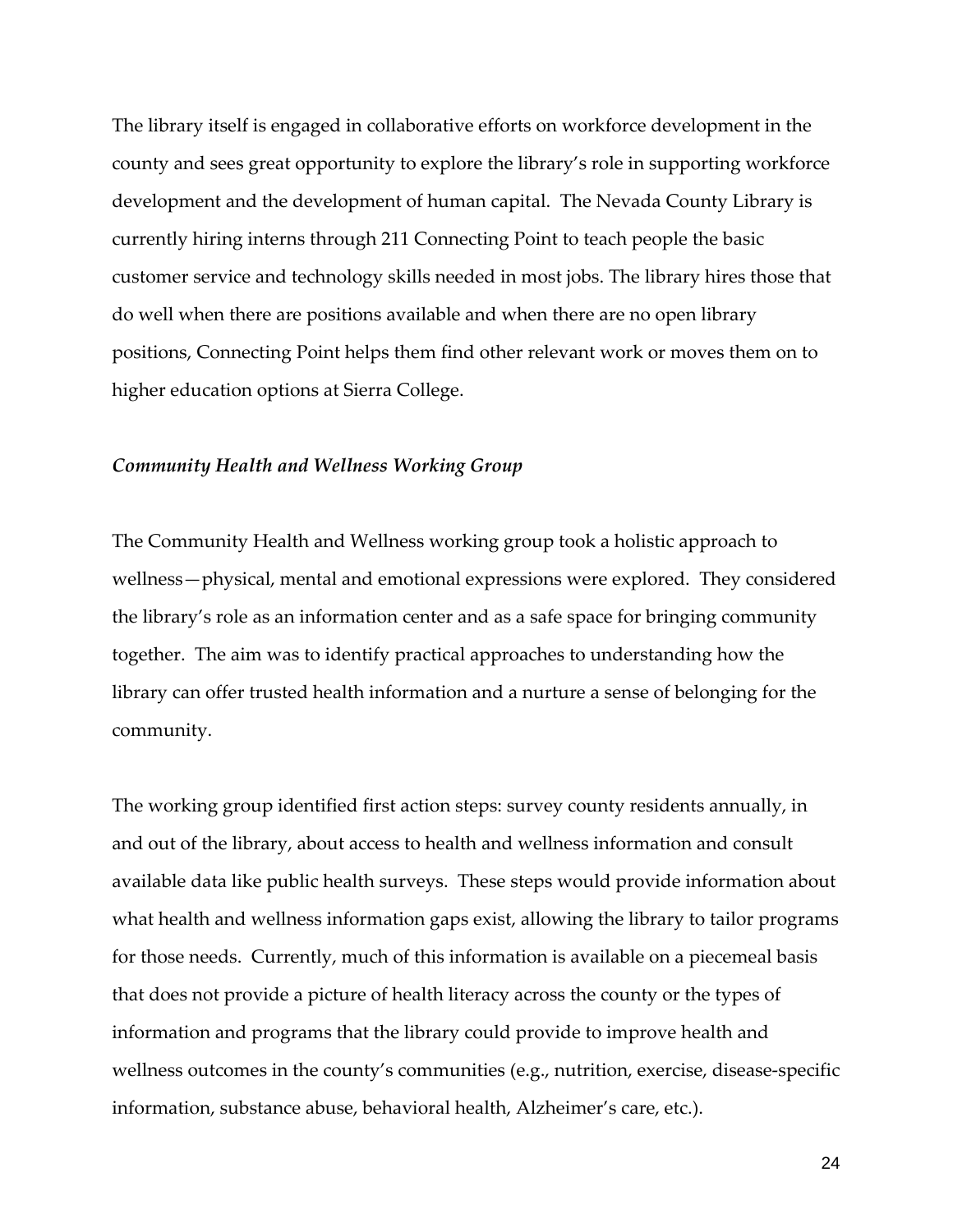As the working group considered the library as an information center that can build health literacy in the community, participants agreed that much work to compile resources for health and wellness has already been done by 2-1-1 Connecting Point. Some libraries have already partnered with this organization, which connects people with community programs and services through a searchable web page and 24/7 local call center, by providing 2-1-1 kiosks in some branches.

The library is already a place where community gathers and information is trusted. It could serve as a space for doctors, nurses and other health professionals to volunteer time to answer community questions around particular health matters identified as important for the community, i.e. raising a child with autism, women's health, etc. The library could host staff from health service agencies and organizations on regular rotations in its branches. The group also suggested that the library host a space for a semi-private telehealth kiosk, where visitors could video chat with a doctor. Libraries could also serve as platforms for existing funded projects to reach new constituents.

In addition to addressing physical health and wellness concerns by improving access to health information, the working group considered ways the library could foster emotional well-being. We know that isolation negatively impacts mental and emotional health, and that a sense of belonging contributes to wellness. This working group recommended that the library, being a space for communities to gather, address wellness simply by bringing people together.

The group proposed that libraries encourage "takeovers" of the library for groups lacking a community center. These groups could use the library as a gathering space for a period of time (possibly one week at a time) to host community events, disperse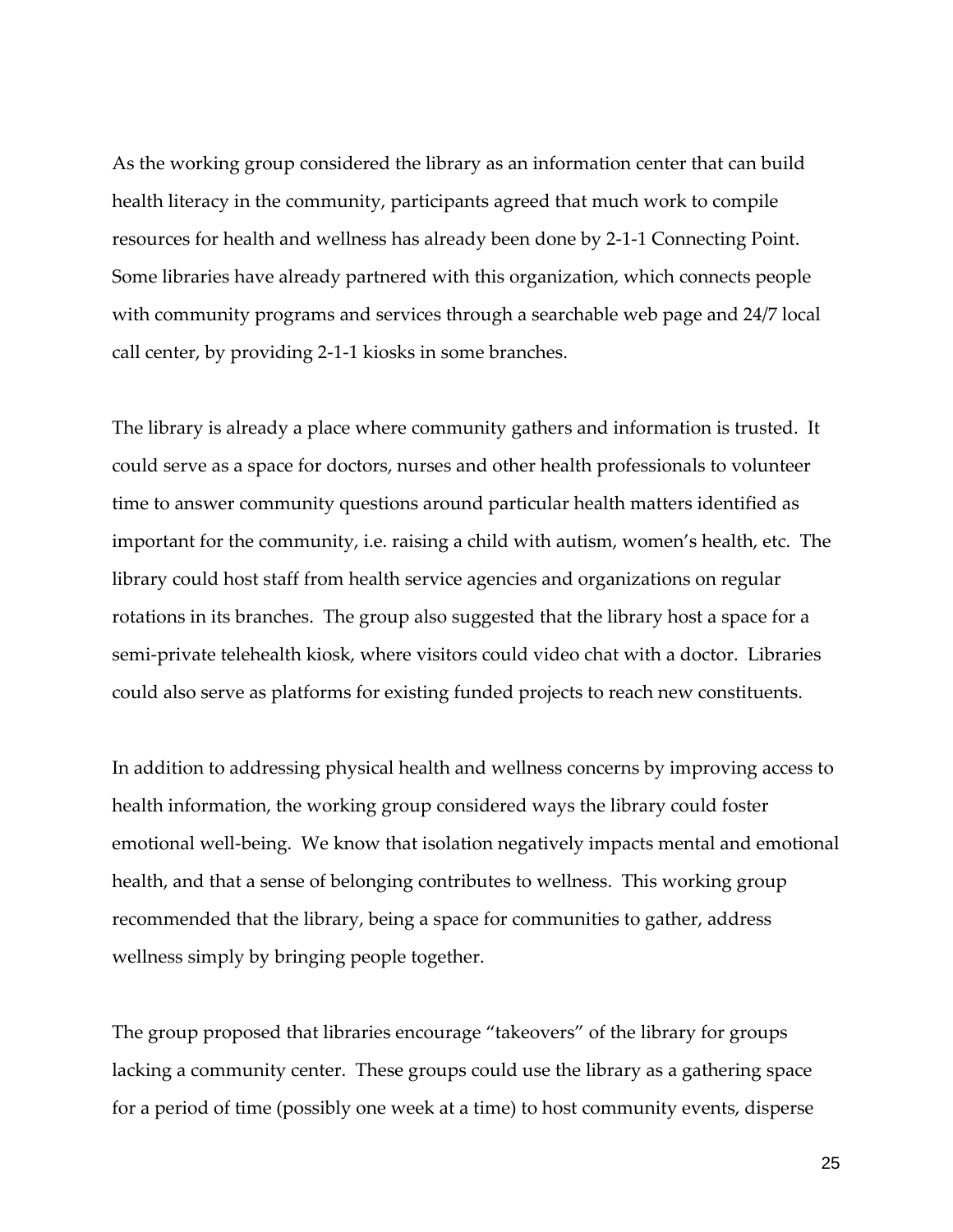information, connect with other individuals and groups in the county and build their memberships.

The following is a list of potential partners that could either boost access to health information or organize a library takeover. As technology and artificial intelligence continue to improve, some of these functions could be automated to serve greater numbers of people. This is also an area where creative collisions could bring technology innovation into direct community service. In summary, programs that can be leveraged include:

- 2-1-1 Connecting Point: This organization offers an extensive list of resources for health services in the county and beyond. A partnership with 2-1-1 could put more kiosks in libraries or simply be an excellent referral resource for librarians to recommend to library users.
- LGBTQIA+ Community Groups: Nevada County Pride, Sierra College Rainbow Alliance, Parents Families and Friends of Lesbians and Gays (PFLAG), Stonewall Alliance Center, California State University - Pride/Safezone. These LGBTQIA+ groups are functioning without a public community center, and are spread throughout the county. With the suggestion above for group takeovers at the library, the working group advocated for a "queer takeover" of the library, so that these organizations, and those who are not yet part of a queer community, can connect, learn, collaborate, and grow as a community.
- Other Community Groups: To determine potential issues or interests around which people in Nevada County wish to build community, a needs assessment could be implemented. Recommendations from the other working groups also called for information and data-gathering through surveys; this could be a portion of the same survey.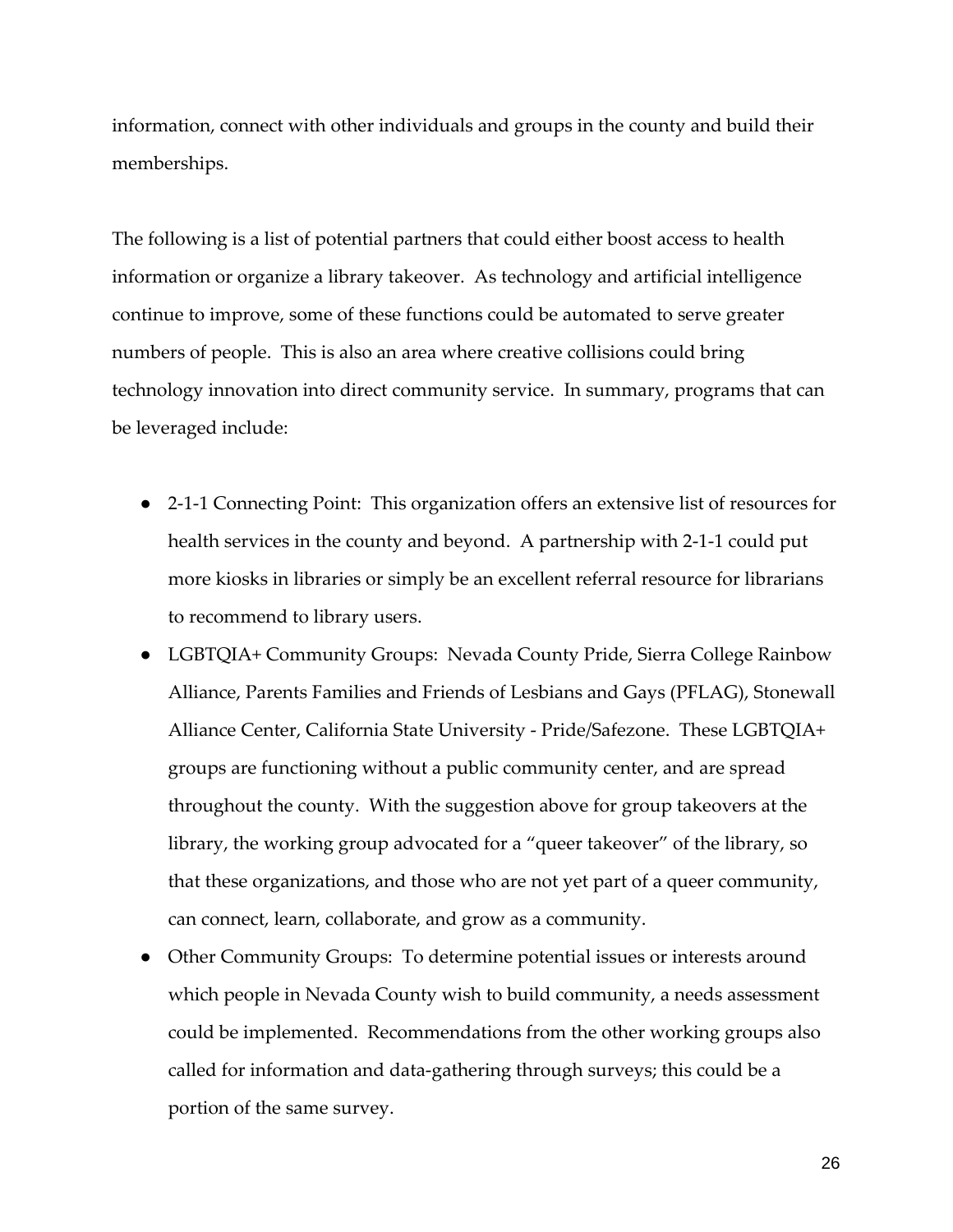#### **Conclusion**

The Nevada County Dialogue on Public Libraries yielded recommendations for partnerships and collaborations that would leverage the library's strengths toward achieving key community goals and priorities. Participants defined a vision of a welleducated, interconnected and resilient community in a county with equitable access to resources and growth opportunities—identifying the North Star for the work that lies ahead. The library's role in lifelong learning, economic and workforce development, and community health and wellness is significant and growing. Far more than a repository for books, the library is a place for collaboration and engagement, a trusted space where all are welcome to pursue new knowledge, new skills and personal enrichment.

The range of ideas and insights shared throughout the day captured the unique history and challenges of a community balancing two very different versions of itself. Nevada County has a singular place in California's history. In a state with such an outsized impact on entrepreneurship, media and technology, Nevada County continues to depend on human capital and networks to drive innovation and negotiate its future. As the dialogue progressed participants were able to cover considerable ground and address very specific areas for developing new strategic initiatives.

Important examples include early literacy programs, for which the State has funding, and the opportunity to partner with early childhood development centers to expand their own peer learning to evolve as catalysts for early childhood literacy. Participants underscored the importance of creative and innovative pathways for residents at every stage of their careers—from new workers, to retraining, and even into retirement. They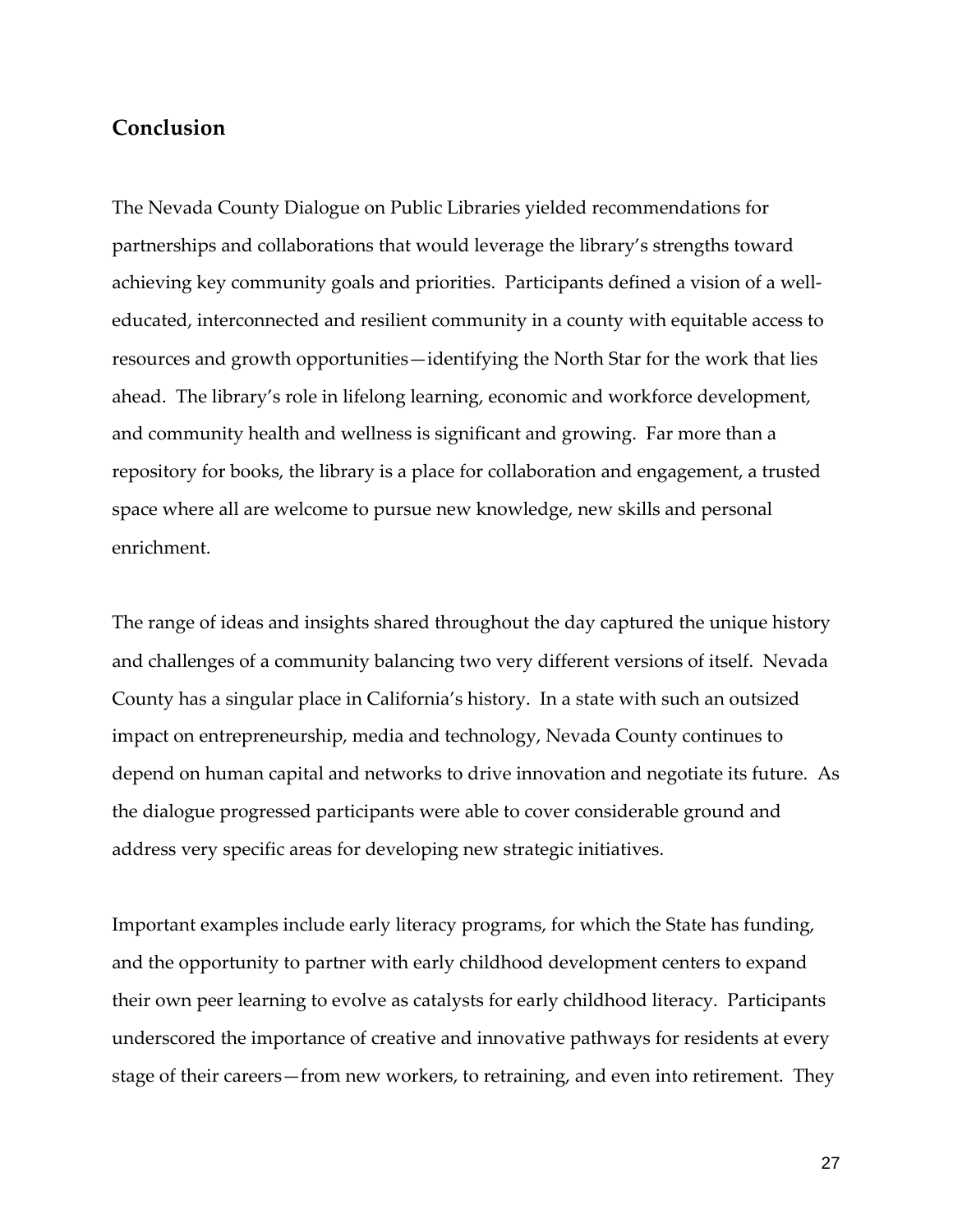wanted to see the creative economy of the community invested in and expanded. They also argued for the need for a community foundation in the western region of the county, although the mechanics for doing so were not identified.

The group took a holistic approach to wellness, and discussed the library's role in cultivating a community that is physically, emotionally, mentally, socially and spiritually healthy. They discussed using library takeovers as a mechanism to make the library a safe space for everyone, as well as partnerships that could avail patrons to trusted health information or telehealth services. As California continues to lead the nation in critical areas, so does Nevada County express an ongoing pioneering spirit with a courage to change and confront critical challenges.

The Dialogue on Public Libraries gives communities a platform to negotiate and engineer a future version of themselves and re-establish the role of the  $21<sup>st</sup>$  century library in achieving those dreams. The Nevada County community expressed its readiness to embrace new technologies, new insights and new connections. This report, full of progressive ideas and promising partnerships, was generated from a convening that lasted one day. Nevada County has the motivation it needs to grow a culture of innovation. Now it needs the platform for people to activate the vision. The libraries are that platform.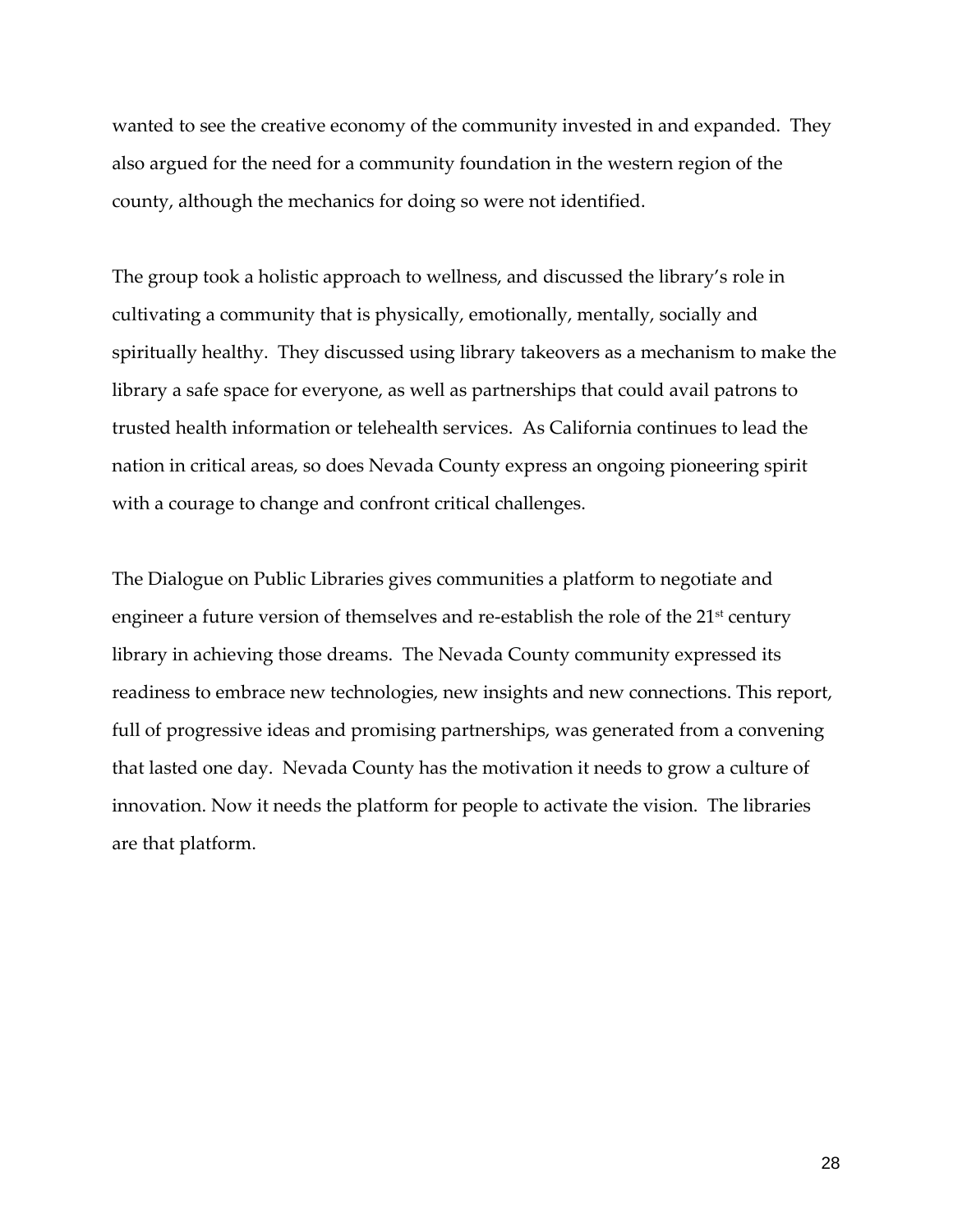## **Appendix**

#### **Requirements of the Measure A Expenditure Plan for Nevada County<sup>i</sup>**

The specific projects for which the revenues from the transactions and use tax shall be expended are contingent upon total revenue received and allocated as follows:

A. OPEN HOURS: Extend hours at Library locations in response to needs and desires of Library users.

B. PROGRAMS AND SERVICES FOR CHILDREN AND TEENS: Increase children's services at all age levels and at all circulating library branches, including for the Summer Reading Program. Provide after school programs, homework help, and reference services for students at circulating branches in response to needs and desires of Library users.

C. LIBRARY MATERIALS: Increase books and other materials for all ages and replace worn and out-of-date items at all library locations. Continue to include a variety of formats, such as DVDs, audiobooks, eBooks, and online resources.

D. INFORMATION AND TECHNOLOGY ACCESS: Provide current information services and products in libraries and for remote access. Keep pace with changing and emerging technologies. Increase and improve public access to computers, high-speed broadband, and other technologies such as 3D printers, tablets, video conferencing, software, etc. Provide technology and digital literacy based educational classes for all ages.

E. SERVICES FOR SENIORS AND LIBRARY USERS WITH DISABILITIES: Improve the accessibility of library locations, services, and materials for seniors and library users with disabilities. Offer a variety of library materials and